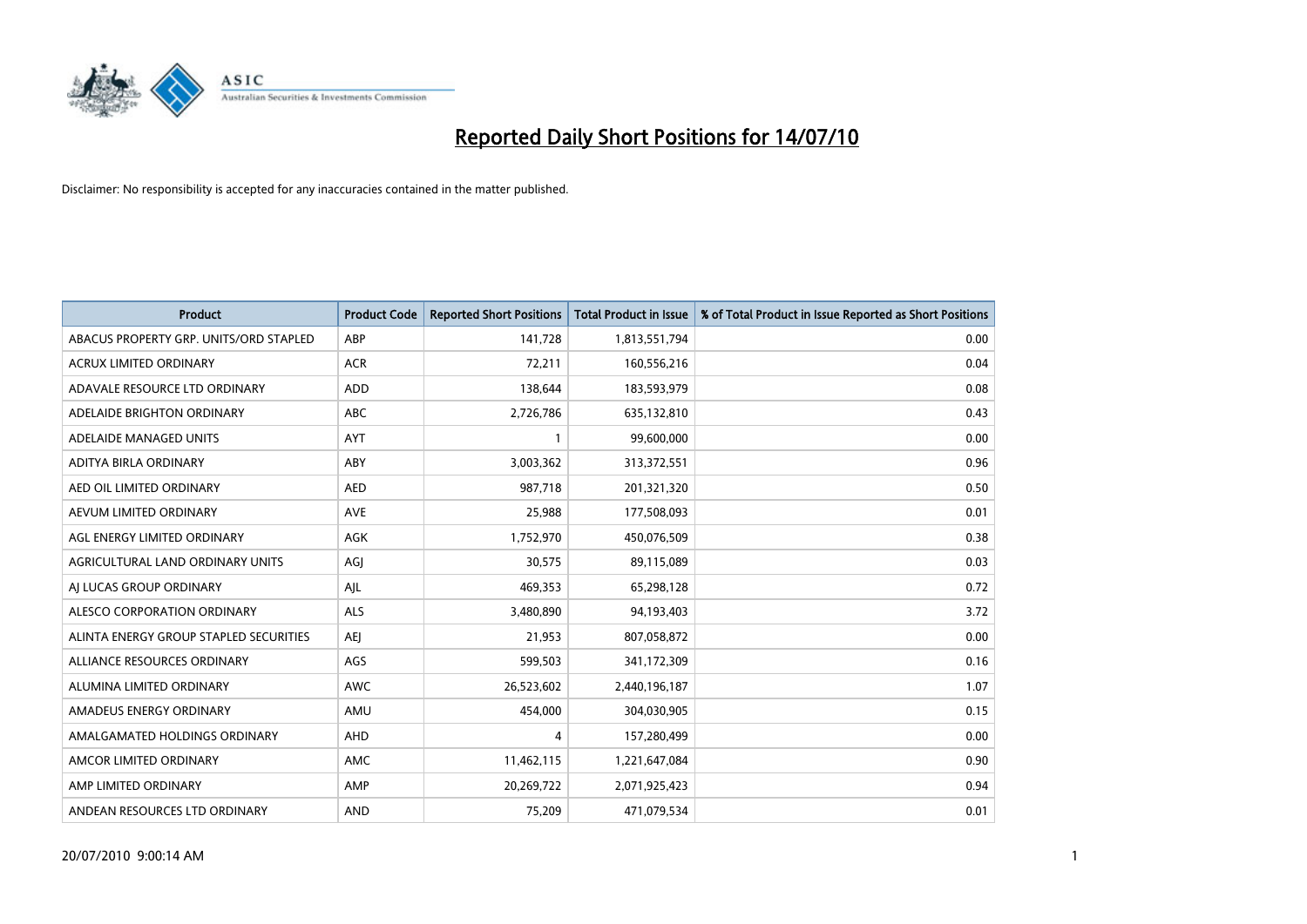

| <b>Product</b>                          | <b>Product Code</b> | <b>Reported Short Positions</b> | Total Product in Issue | % of Total Product in Issue Reported as Short Positions |
|-----------------------------------------|---------------------|---------------------------------|------------------------|---------------------------------------------------------|
| ANGLOGOLD ASHANTI CDI 5:1               | AGG                 | 503                             | 89,207,765             | 0.00                                                    |
| ANSELL LIMITED ORDINARY                 | <b>ANN</b>          | 2,415,229                       | 131,577,652            | 1.83                                                    |
| ANTARES ENERGY LTD ORDINARY             | <b>AZZ</b>          | 84.057                          | 299,333,110            | 0.03                                                    |
| ANZ BANKING GRP LTD ORDINARY            | ANZ                 | 6,754,677                       | 2,559,153,286          | 0.21                                                    |
| APA GROUP STAPLED SECURITIES            | APA                 | 6,689,282                       | 542,318,629            | 1.23                                                    |
| APEX MINERALS NL ORDINARY               | <b>AXM</b>          | 885,146                         | 3,317,819,909          | 0.03                                                    |
| APN EUROPEAN RETAIL UNITS STAPLED SEC.  | <b>AEZ</b>          | 11,832                          | 544,910,660            | 0.00                                                    |
| APN NEWS & MEDIA ORDINARY               | <b>APN</b>          | 12,950,849                      | 598,823,853            | 2.16                                                    |
| APOLLO GAS LIMITED ORDINARY             | <b>AZO</b>          | 71,180                          | 83,488,660             | 0.09                                                    |
| AQUARIUS PLATINUM. ORDINARY             | <b>AOP</b>          | 3,050,309                       | 463,070,936            | 0.66                                                    |
| AQUILA RESOURCES ORDINARY               | <b>AQA</b>          | 1,754,595                       | 322,273,136            | 0.54                                                    |
| ARAFURA RESOURCE LTD ORDINARY           | <b>ARU</b>          | 11,939                          | 290,640,342            | 0.00                                                    |
| ARDENT LEISURE GROUP STAPLED SECURITIES | AAD                 | 263,016                         | 309,109,468            | 0.09                                                    |
| ARISTOCRAT LEISURE ORDINARY             | ALL                 | 16,247,999                      | 533,379,348            | 3.05                                                    |
| <b>ARROW ENERGY ORDINARY</b>            | <b>AOE</b>          | 4,938,912                       | 734,120,686            | 0.67                                                    |
| ASCIANO GROUP STAPLED SECURITIES        | <b>AIO</b>          | 29,890,048                      | 2,926,103,883          | 1.01                                                    |
| ASG GROUP LIMITED ORDINARY              | ASZ                 | 37,398                          | 151,836,046            | 0.02                                                    |
| ASPEN GROUP ORD/UNITS STAPLED           | <b>APZ</b>          | 441,328                         | 579,980,076            | 0.07                                                    |
| ASTRO JAP PROP GROUP STAPLED SECURITIES | AJA                 | 1,947,267                       | 508,212,161            | 0.38                                                    |
| ASX LIMITED ORDINARY                    | ASX                 | 2,609,087                       | 173,576,316            | 1.47                                                    |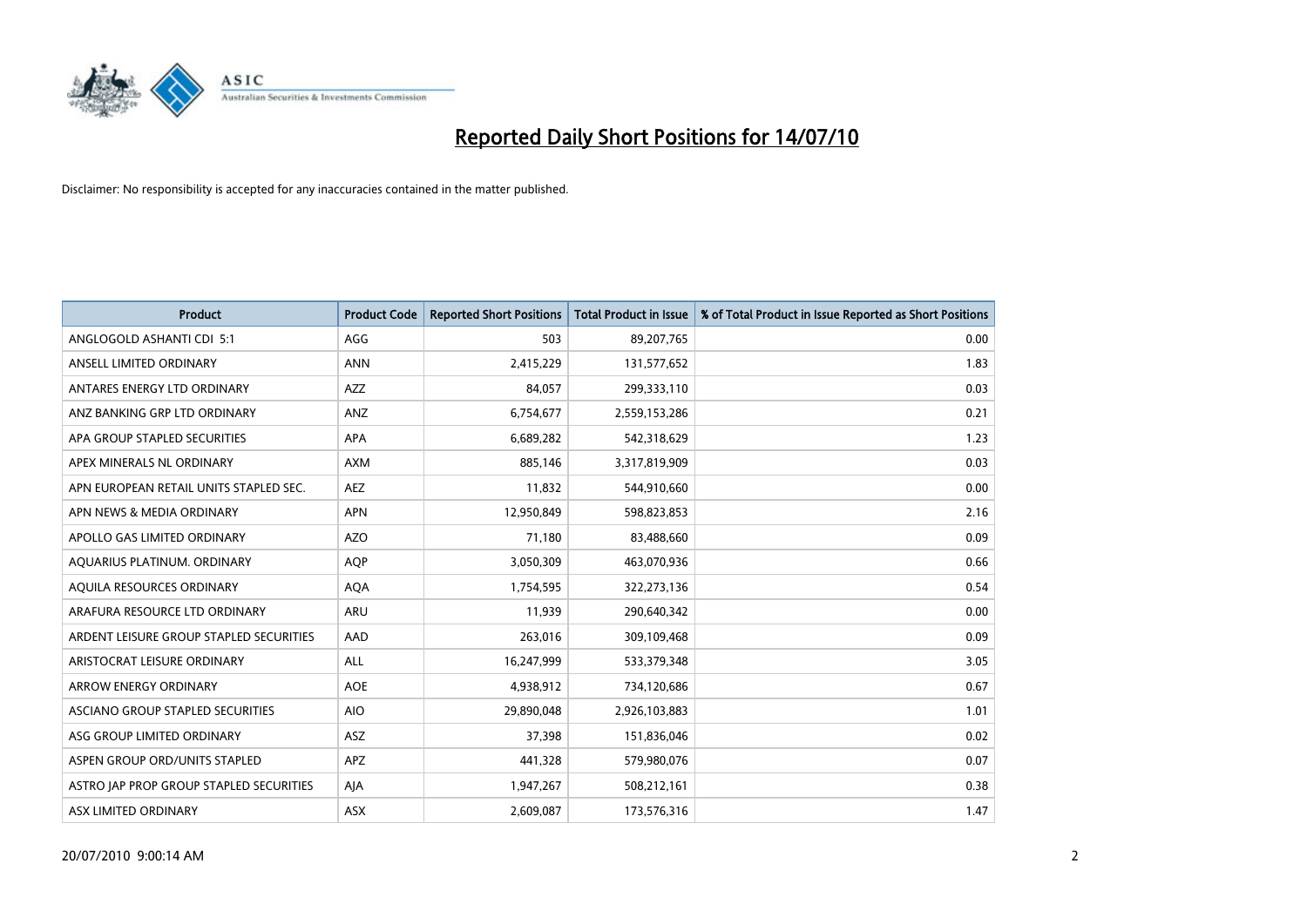

| <b>Product</b>                       | <b>Product Code</b> | <b>Reported Short Positions</b> | <b>Total Product in Issue</b> | % of Total Product in Issue Reported as Short Positions |
|--------------------------------------|---------------------|---------------------------------|-------------------------------|---------------------------------------------------------|
| ATLAS IRON LIMITED ORDINARY          | <b>AGO</b>          | 14,836,473                      | 473,773,816                   | 3.14                                                    |
| AUCKLAND INTERNATION ORDINARY        | AIA                 | 54                              | 1,310,392,831                 | 0.00                                                    |
| <b>AURORA OIL &amp; GAS ORDINARY</b> | <b>AUT</b>          | 384,563                         | 253,583,676                   | 0.15                                                    |
| AUROX RESOURCES ORDINARY             | <b>AXO</b>          | $\overline{2}$                  | 196,044,413                   | 0.00                                                    |
| <b>AUSDRILL LIMITED ORDINARY</b>     | ASL                 | 229,197                         | 254,290,140                   | 0.08                                                    |
| AUSENCO LIMITED ORDINARY             | AAX                 | 3,260,634                       | 122,427,576                   | 2.67                                                    |
| <b>AUSTAL LIMITED ORDINARY</b>       | ASB                 | 256,463                         | 188,069,638                   | 0.12                                                    |
| AUSTAR UNITED ORDINARY               | <b>AUN</b>          | 12,849,123                      | 1,260,030,198                 | 1.01                                                    |
| AUSTBROKERS HOLDINGS ORDINARY        | <b>AUB</b>          | 2                               | 52,653,687                    | 0.00                                                    |
| AUSTEREO GROUP LTD. ORDINARY         | <b>AEO</b>          | 12,138                          | 344,798,708                   | 0.00                                                    |
| AUSTRALAND PROPERTY STAPLED SECURITY | <b>ALZ</b>          | 199,750                         | 576,837,197                   | 0.03                                                    |
| AUSTRALIAN AGRICULT, ORDINARY        | AAC                 | 4,952,295                       | 264,264,459                   | 1.85                                                    |
| AUSTRALIAN EDUCATION UNITS           | <b>AEU</b>          | 625,000                         | 134,973,383                   | 0.46                                                    |
| AUSTRALIAN INFRASTR, UNITS/ORDINARY  | <b>AIX</b>          | 423,293                         | 620,733,944                   | 0.06                                                    |
| AUSTRALIAN MINES LTD ORDINARY        | <b>AUZ</b>          | 1,400,000                       | 6,981,662,168                 | 0.02                                                    |
| AUSTRALIAN PHARM. ORDINARY           | API                 | 418,050                         | 488,115,883                   | 0.08                                                    |
| AVEXA LIMITED ORDINARY               | <b>AVX</b>          | 243,657                         | 847,688,779                   | 0.03                                                    |
| AVOCA RESOURCES ORDINARY             | <b>AVO</b>          | 10,625,474                      | 290,492,011                   | 3.65                                                    |
| AWB LIMITED ORDINARY                 | AWB                 | 9,958,636                       | 817,304,356                   | 1.22                                                    |
| AWE LIMITED ORDINARY                 | AWE                 | 350,640                         | 521,871,941                   | 0.06                                                    |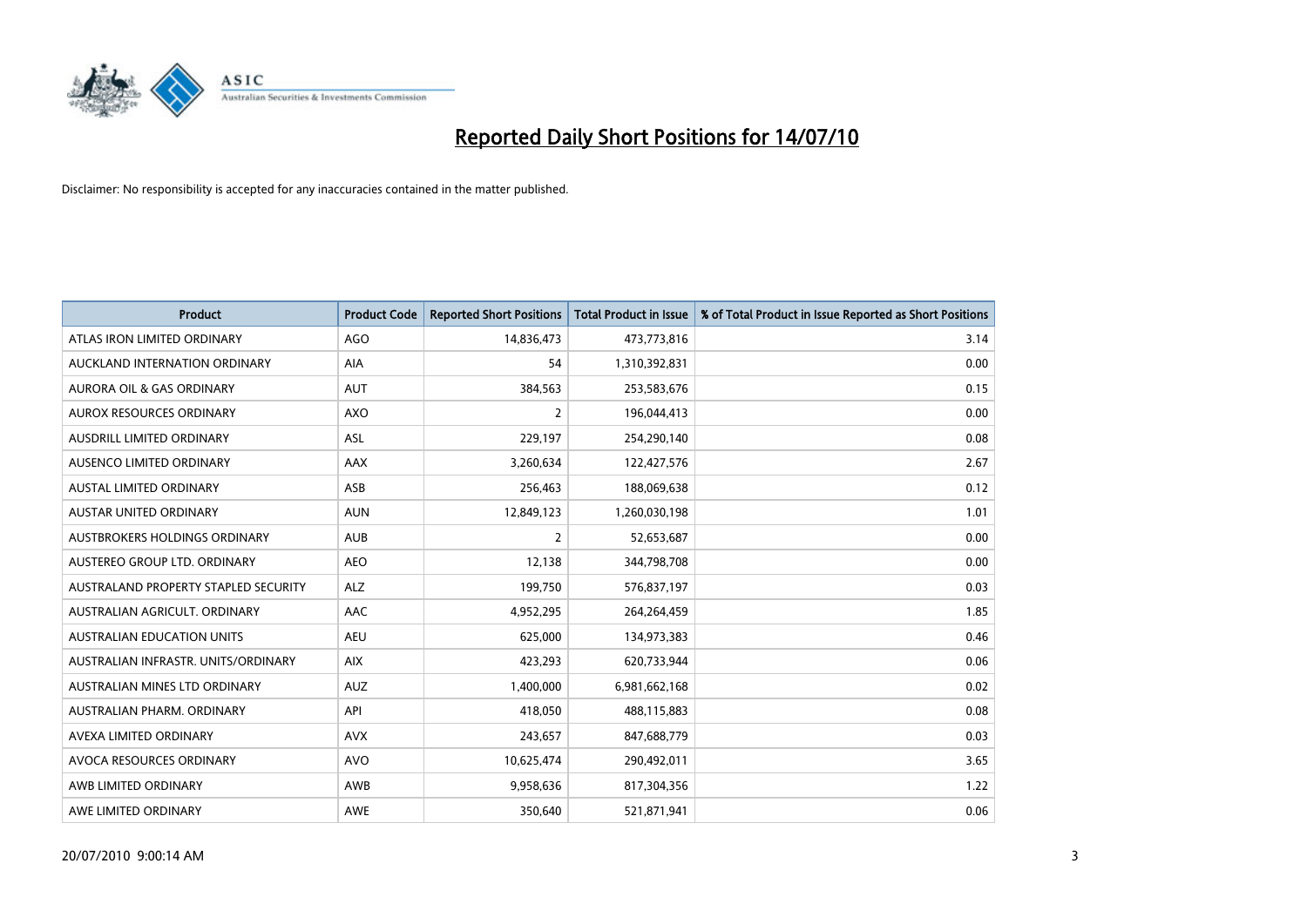

| <b>Product</b>                       | <b>Product Code</b> | <b>Reported Short Positions</b> | <b>Total Product in Issue</b> | % of Total Product in Issue Reported as Short Positions |
|--------------------------------------|---------------------|---------------------------------|-------------------------------|---------------------------------------------------------|
| AXA ASIA PACIFIC ORDINARY            | <b>AXA</b>          | 414,168                         | 2,067,095,545                 | 0.02                                                    |
| BANK OF QUEENSLAND. ORDINARY         | <b>BOO</b>          | 438,696                         | 215,681,127                   | 0.21                                                    |
| <b>BANNERMAN RESOURCES ORDINARY</b>  | <b>BMN</b>          | 368,074                         | 201,710,934                   | 0.18                                                    |
| <b>BASS STRAIT OIL CO ORDINARY</b>   | <b>BAS</b>          | 1,482                           | 291,030,250                   | 0.00                                                    |
| <b>BATAVIA MINING ORDINARY</b>       | <b>BTV</b>          | 2,500                           | 153,032,145                   | 0.00                                                    |
| <b>BAUXITE RESOURCE LTD ORDINARY</b> | <b>BAU</b>          | 44,797                          | 234,379,896                   | 0.02                                                    |
| BEACH ENERGY LIMITED ORDINARY        | <b>BPT</b>          | 4,011,606                       | 1,092,548,972                 | 0.38                                                    |
| BENDIGO AND ADELAIDE ORDINARY        | <b>BEN</b>          | 3,282,826                       | 354,475,517                   | 0.93                                                    |
| BENDIGO MINING LTD ORDINARY          | <b>BDG</b>          | 111.751                         | 509,712,735                   | 0.02                                                    |
| BERKELEY RESOURCES ORDINARY          | <b>BKY</b>          | 5,069                           | 136,090,319                   | 0.00                                                    |
| BHP BILLITON LIMITED ORDINARY        | <b>BHP</b>          | 32,441,340                      | 3,356,081,497                 | 0.96                                                    |
| <b>BILLABONG ORDINARY</b>            | <b>BBG</b>          | 4,323,133                       | 253,122,552                   | 1.72                                                    |
| <b>BIOTA HOLDINGS ORDINARY</b>       | <b>BTA</b>          | 1,334,072                       | 179,244,153                   | 0.76                                                    |
| <b>BISALLOY STEEL ORDINARY</b>       | <b>BIS</b>          | 84,480                          | 216,455,965                   | 0.04                                                    |
| BKI INVESTMENT LTD ORDINARY          | <b>BKI</b>          | 508                             | 418,566,158                   | 0.00                                                    |
| <b>BLACK RANGE MIN. ORDINARY</b>     | <b>BLR</b>          | 194,746                         | 638,068,985                   | 0.03                                                    |
| <b>BLACKTHORN RESOURCES ORDINARY</b> | <b>BTR</b>          | 35,848                          | 106,885,300                   | 0.03                                                    |
| BLUESCOPE STEEL LTD ORDINARY         | <b>BSL</b>          | 12,788,696                      | 1,823,322,017                 | 0.65                                                    |
| <b>BOART LONGYEAR ORDINARY</b>       | <b>BLY</b>          | 3,048,264                       | 461,163,412                   | 0.66                                                    |
| <b>BOOM LOGISTICS ORDINARY</b>       | <b>BOL</b>          | 404,163                         | 460,795,156                   | 0.08                                                    |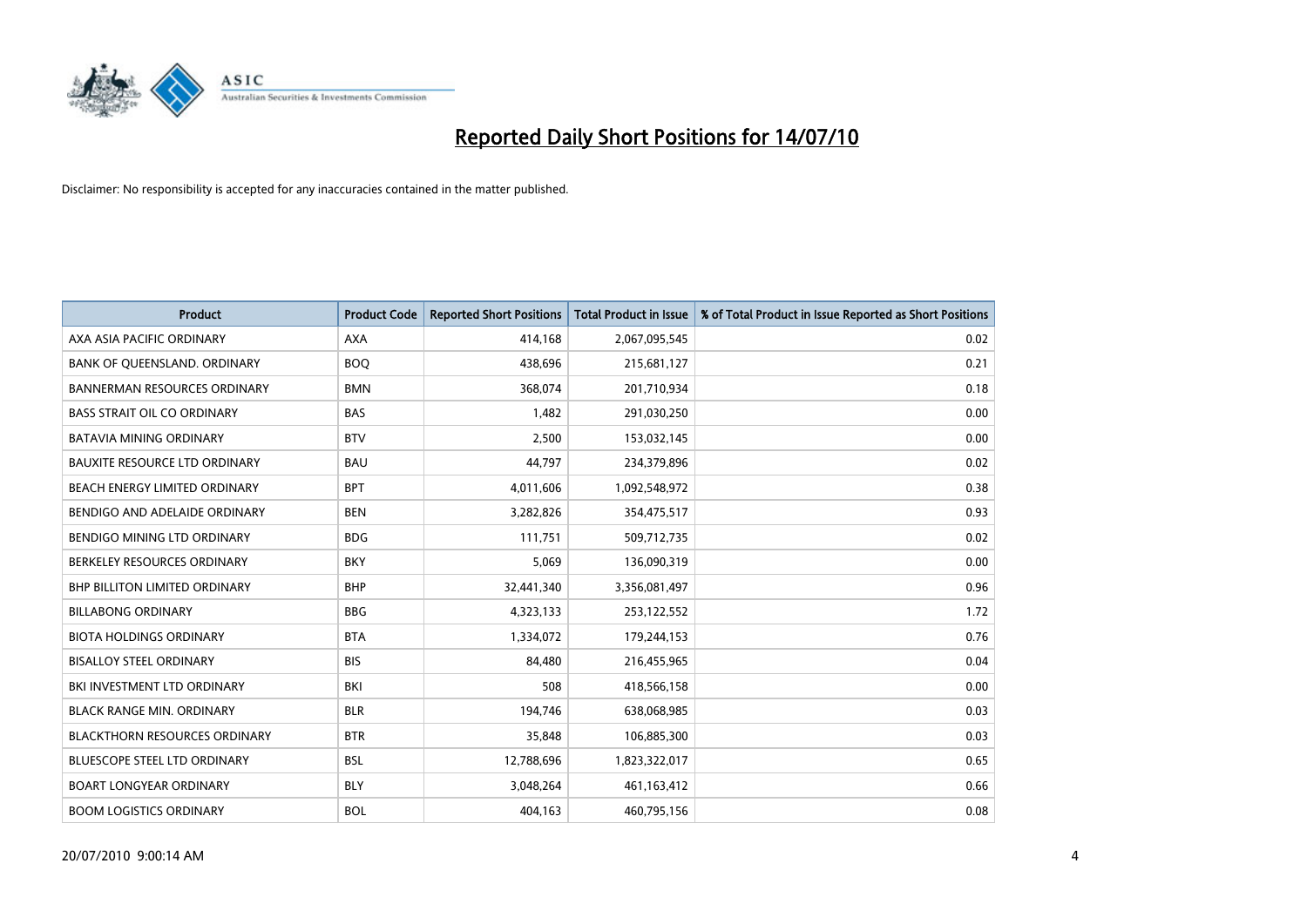

| <b>Product</b>                           | <b>Product Code</b> | <b>Reported Short Positions</b> | <b>Total Product in Issue</b> | % of Total Product in Issue Reported as Short Positions |
|------------------------------------------|---------------------|---------------------------------|-------------------------------|---------------------------------------------------------|
| <b>BORAL LIMITED, ORDINARY</b>           | <b>BLD</b>          | 19,993,675                      | 598,952,998                   | 3.35                                                    |
| BOTSWANA METALS LTD ORDINARY             | <b>BML</b>          | 7.000                           | 106,087,760                   | 0.01                                                    |
| <b>BOW ENERGY LIMITED ORDINARY</b>       | <b>BOW</b>          | 3,295,833                       | 280,607,187                   | 1.17                                                    |
| <b>BRADKEN LIMITED ORDINARY</b>          | <b>BKN</b>          | 650,495                         | 138,747,494                   | 0.46                                                    |
| <b>BRAMBLES LIMITED ORDINARY</b>         | <b>BXB</b>          | 8,514,041                       | 1,422,229,707                 | 0.60                                                    |
| BRAVURA SOLUTIONS ORDINARY               | <b>BVA</b>          | 1,252,779                       | 648,127,461                   | 0.19                                                    |
| <b>BREVILLE GROUP LTD ORDINARY</b>       | <b>BRG</b>          | 2,740                           | 129,515,322                   | 0.00                                                    |
| <b>BRICKWORKS LIMITED ORDINARY</b>       | <b>BKW</b>          | 22.806                          | 147,235,904                   | 0.01                                                    |
| <b>BROCKMAN RESOURCES ORDINARY</b>       | <b>BRM</b>          | 214,375                         | 141,488,151                   | 0.14                                                    |
| BT INVESTMENT MNGMNT ORDINARY            | <b>BTT</b>          | 560,992                         | 160,000,000                   | 0.35                                                    |
| <b>BUNNINGS WAREHOUSE ORDINARY UNITS</b> | <b>BWP</b>          | 311,664                         | 420,711,773                   | 0.08                                                    |
| <b>BURU ENERGY ORDINARY</b>              | <b>BRU</b>          | 171,612                         | 182,769,813                   | 0.09                                                    |
| CABCHARGE AUSTRALIA ORDINARY             | CAB                 | 1,540,090                       | 120,437,014                   | 1.29                                                    |
| CALTEX AUSTRALIA ORDINARY                | <b>CTX</b>          | 6,146,831                       | 270,000,000                   | 2.29                                                    |
| <b>CAMPBELL BROTHERS ORDINARY</b>        | <b>CPB</b>          | 362,092                         | 63,517,495                    | 0.58                                                    |
| CAPE LAMBERT RES LTD ORDINARY            | <b>CFE</b>          | 338,169                         | 593,166,467                   | 0.05                                                    |
| <b>CARBON ENERGY ORDINARY</b>            | <b>CNX</b>          | 701,880                         | 609,497,650                   | 0.11                                                    |
| <b>CARDNO LIMITED ORDINARY</b>           | CDD                 | 95,821                          | 90,510,461                    | 0.10                                                    |
| CARNARVON PETROLEUM ORDINARY             | <b>CVN</b>          | 1,197,712                       | 686,759,634                   | 0.17                                                    |
| <b>CARNEGIE WAVE ENERGY ORDINARY</b>     | <b>CWE</b>          | 83,000                          | 565,237,627                   | 0.01                                                    |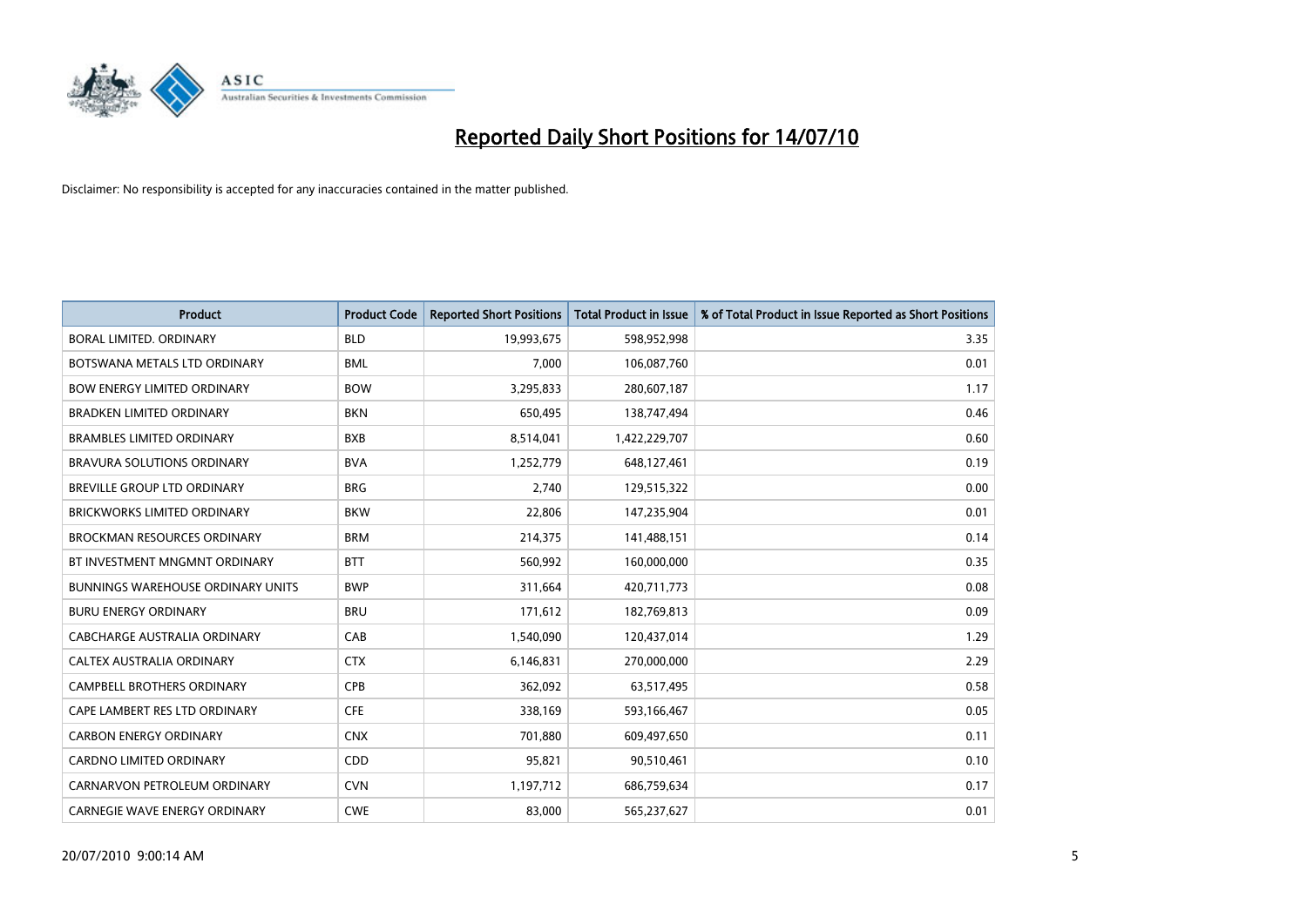

| <b>Product</b>                                | <b>Product Code</b> | <b>Reported Short Positions</b> | Total Product in Issue | % of Total Product in Issue Reported as Short Positions |
|-----------------------------------------------|---------------------|---------------------------------|------------------------|---------------------------------------------------------|
| <b>CARPATHIAN RESOURCES ORDINARY</b>          | <b>CPN</b>          | 75,000                          | 265,533,501            | 0.03                                                    |
| CARPENTARIA EXP. LTD ORDINARY                 | CAP                 | 9,777                           | 73,141,301             | 0.01                                                    |
| CARSALES.COM LTD ORDINARY                     | <b>CRZ</b>          | 965,191                         | 232,490,800            | 0.41                                                    |
| CASH CONVERTERS ORD/DIV ACCESS                | CCV                 | 30,519                          | 379,761,025            | 0.00                                                    |
| <b>CASPIAN OIL &amp; GAS ORDINARY</b>         | <b>CIG</b>          | 50,000                          | 1,331,500,513          | 0.00                                                    |
| CATALPA RESOURCES ORDINARY                    | CAH                 | 8,470                           | 161,375,674            | 0.00                                                    |
| <b>CEC GROUP LIMITED ORDINARY</b>             | <b>CEG</b>          | 1.750                           | 79,662,662             | 0.00                                                    |
| <b>CELLNET GROUP ORDINARY</b>                 | <b>CLT</b>          | 1,342                           | 73,689,793             | 0.00                                                    |
| CENTENNIAL COAL ORDINARY                      | <b>CEY</b>          | 11,968,991                      | 395,028,737            | 3.03                                                    |
| CENTRAL PETROLEUM ORDINARY                    | <b>CTP</b>          | 11,455                          | 907,289,333            | 0.00                                                    |
| <b>CENTRO PROPERTIES UNITS/ORD STAPLED</b>    | <b>CNP</b>          | 323,831                         | 972,414,514            | 0.03                                                    |
| <b>CENTRO RETAIL GROUP STAPLED SECURITIES</b> | <b>CER</b>          | 657,637                         | 2,286,399,424          | 0.03                                                    |
| CERAMIC FUEL CELLS ORDINARY                   | <b>CFU</b>          | 164,857                         | 1,029,873,280          | 0.02                                                    |
| <b>CFS RETAIL PROPERTY UNITS</b>              | <b>CFX</b>          | 62,890,905                      | 2,510,727,671          | 2.51                                                    |
| <b>CHALLENGER DIV.PRO. STAPLED UNITS</b>      | <b>CDI</b>          | 192,877                         | 913,426,007            | 0.02                                                    |
| CHALLENGER F.S.G.LTD ORDINARY                 | CGF                 | 12,708,402                      | 499,623,232            | 2.55                                                    |
| <b>CHALLENGER INFRAST, STAPLED UNITS</b>      | <b>CIF</b>          | 38,822                          | 318,569,798            | 0.01                                                    |
| CHANDLER MACLEOD LTD ORDINARY                 | <b>CMG</b>          | 11,970                          | 421,812,960            | 0.00                                                    |
| CHARTER HALL GROUP STAPLED US PROHIBIT.       | <b>CHC</b>          | 600,280                         | 1,212,723,832          | 0.03                                                    |
| <b>CHARTER HALL OFFICE UNIT</b>               | COO                 | 1,639,138                       | 4,872,354,215          | 0.02                                                    |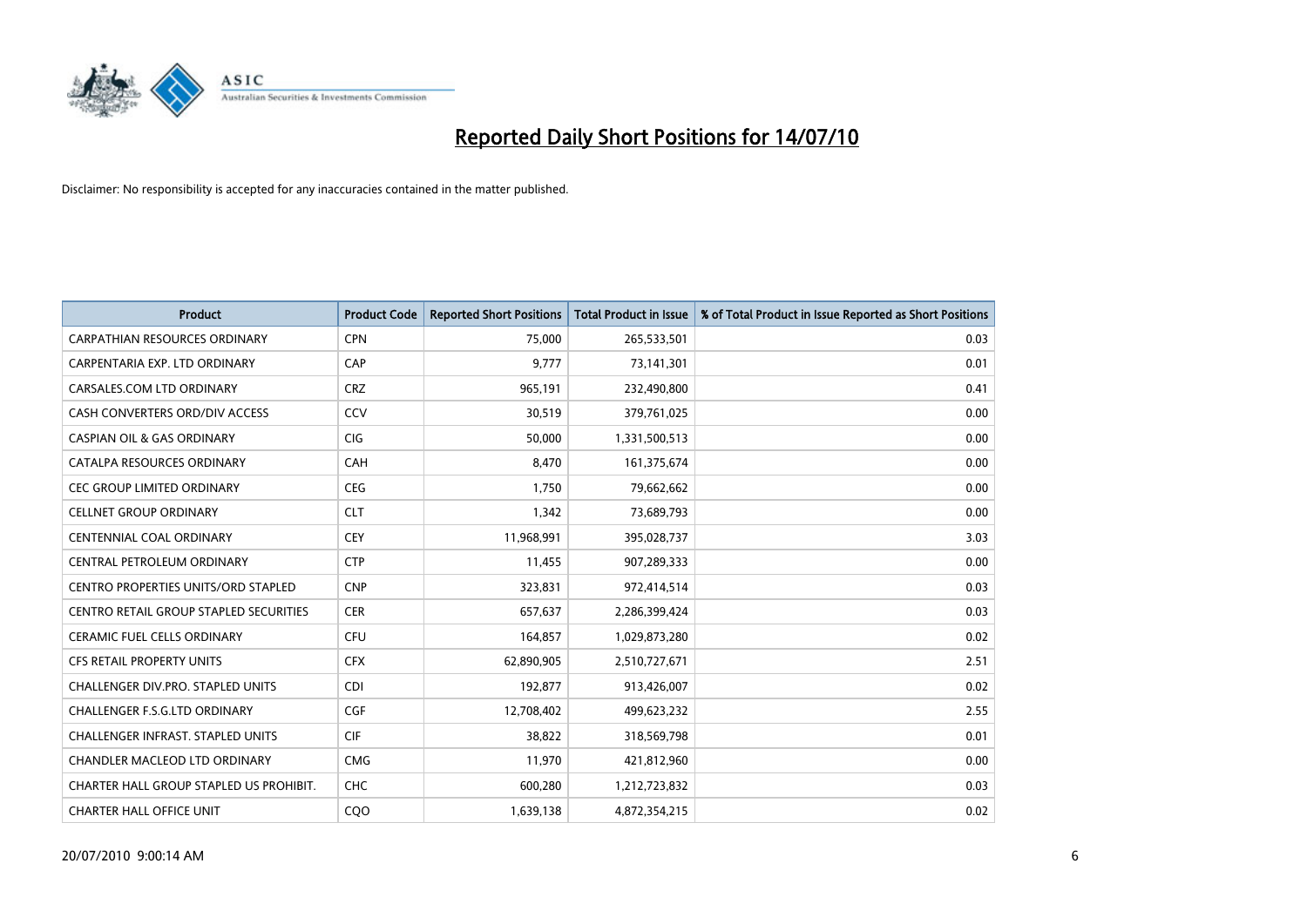

| <b>Product</b>                          | <b>Product Code</b> | <b>Reported Short Positions</b> | <b>Total Product in Issue</b> | % of Total Product in Issue Reported as Short Positions |
|-----------------------------------------|---------------------|---------------------------------|-------------------------------|---------------------------------------------------------|
| <b>CHARTER HALL RETAIL UNITS</b>        | <b>CQR</b>          | 2,885,132                       | 1,505,216,260                 | 0.19                                                    |
| CHEMGENEX PHARMACEUT ORDINARY           | <b>CXS</b>          | 221,509                         | 283,348,870                   | 0.08                                                    |
| CITADEL RESOURCE GRP ORDINARY           | CGG                 | 8,457,331                       | 2,328,228,842                 | 0.37                                                    |
| CITIGOLD CORP LTD ORDINARY              | <b>CTO</b>          | 2,098,686                       | 908,565,634                   | 0.23                                                    |
| CLINUVEL PHARMACEUT, ORDINARY           | <b>CUV</b>          | 41,277                          | 303,188,665                   | 0.01                                                    |
| <b>CLOUGH LIMITED ORDINARY</b>          | <b>CLO</b>          | 999.088                         | 768,776,269                   | 0.13                                                    |
| <b>COAL &amp; ALLIED ORDINARY</b>       | <b>CNA</b>          | 794                             | 86,584,735                    | 0.00                                                    |
| COAL OF AFRICA LTD ORDINARY             | <b>CZA</b>          | 1,084,065                       | 530,514,663                   | 0.21                                                    |
| COCA-COLA AMATIL ORDINARY               | <b>CCL</b>          | 4,238,735                       | 754,439,669                   | 0.54                                                    |
| <b>COCHLEAR LIMITED ORDINARY</b>        | COH                 | 1,289,652                       | 56,543,401                    | 2.28                                                    |
| <b>COEUR D'ALENE MINES. CDI 1:1</b>     | <b>CXC</b>          | 3,210                           | 4,434,254                     | 0.07                                                    |
| <b>COFFEY INTERNATIONAL ORDINARY</b>    | <b>COF</b>          | 82,979                          | 129,035,760                   | 0.06                                                    |
| COMMONWEALTH BANK, ORDINARY             | <b>CBA</b>          | 10,986,520                      | 1,548,737,374                 | 0.66                                                    |
| <b>COMMONWEALTH PROP ORDINARY UNITS</b> | <b>CPA</b>          | 20,927,339                      | 2,012,803,230                 | 1.04                                                    |
| <b>COMPASS RESOURCES ORDINARY</b>       | <b>CMR</b>          | 101,480                         | 147,402,920                   | 0.07                                                    |
| <b>COMPUTERSHARE LTD ORDINARY</b>       | CPU                 | 3,663,563                       | 555,664,059                   | 0.64                                                    |
| <b>CONNECTEAST GROUP STAPLED</b>        | <b>CEU</b>          | 30,198,093                      | 3,940,145,951                 | 0.78                                                    |
| CONQUEST MINING ORDINARY                | CQT                 | 216,572                         | 353,151,103                   | 0.06                                                    |
| CONSOLIDATED MEDIA, ORDINARY            | <b>CMI</b>          | 4,528,356                       | 620,709,233                   | 0.72                                                    |
| CONTANGO MICROCAP ORDINARY              | <b>CTN</b>          | 7,500                           | 150,088,688                   | 0.00                                                    |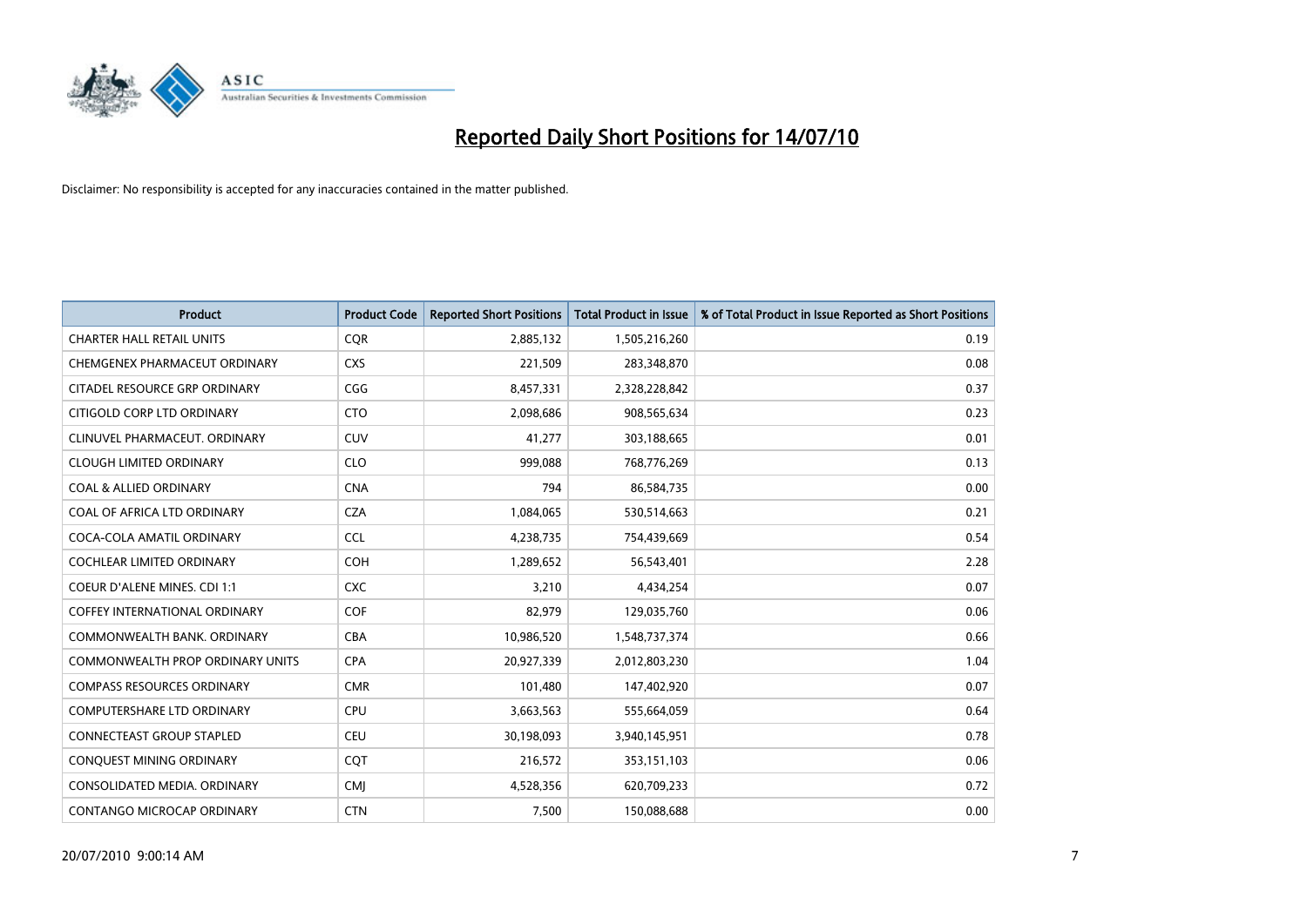

| <b>Product</b>                           | <b>Product Code</b> | <b>Reported Short Positions</b> | <b>Total Product in Issue</b> | % of Total Product in Issue Reported as Short Positions |
|------------------------------------------|---------------------|---------------------------------|-------------------------------|---------------------------------------------------------|
| <b>COOPER ENERGY LTD ORDINARY</b>        | <b>COE</b>          | 14.860                          | 292,576,001                   | 0.01                                                    |
| <b>COPPER STRIKE LTD ORDINARY</b>        | <b>CSE</b>          | 714                             | 116,455,571                   | 0.00                                                    |
| <b>CORPORATE EXPRESS ORDINARY</b>        | <b>CXP</b>          | 199,948                         | 169,366,966                   | 0.12                                                    |
| COUNT FINANCIAL ORDINARY                 | COU                 | 1,501,439                       | 258,835,269                   | 0.58                                                    |
| <b>CRANE GROUP LIMITED ORDINARY</b>      | <b>CRG</b>          | 3,822,035                       | 78,286,427                    | 4.86                                                    |
| <b>CROMWELL GROUP STAPLED SECURITIES</b> | <b>CMW</b>          | 106,982                         | 807,834,934                   | 0.01                                                    |
| <b>CROWN LIMITED ORDINARY</b>            | <b>CWN</b>          | 6,456,586                       | 753,555,290                   | 0.86                                                    |
| <b>CSG LIMITED ORDINARY</b>              | CSV                 | 138,329                         | 242,165,695                   | 0.05                                                    |
| <b>CSL LIMITED ORDINARY</b>              | <b>CSL</b>          | 12,361,939                      | 549,692,886                   | 2.23                                                    |
| <b>CSR LIMITED ORDINARY</b>              | <b>CSR</b>          | 10,292,900                      | 1,514,920,814                 | 0.66                                                    |
| <b>CUDECO LIMITED ORDINARY</b>           | CDU                 | 857,428                         | 137,285,632                   | 0.62                                                    |
| <b>CUSTOMERS LIMITED ORDINARY</b>        | CUS                 | 73,480                          | 135,521,531                   | 0.05                                                    |
| DAVID JONES LIMITED ORDINARY             | <b>DJS</b>          | 17,820,945                      | 510,945,759                   | 3.46                                                    |
| DECMIL GROUP LIMITED ORDINARY            | <b>DCG</b>          | 17,397                          | 123,554,568                   | 0.01                                                    |
| DEEP YELLOW LIMITED ORDINARY             | <b>DYL</b>          | 39,163                          | 1,125,814,458                 | 0.00                                                    |
| DEVINE LIMITED ORDINARY                  | <b>DVN</b>          | 1,000                           | 634,918,223                   | 0.00                                                    |
| DEXUS PROPERTY GROUP STAPLED UNITS       | <b>DXS</b>          | 13,210,875                      | 4,820,821,799                 | 0.26                                                    |
| DIERRIWARRH ORDINARY                     | <b>DIW</b>          | 868                             | 212,420,146                   | 0.00                                                    |
| DOMINION MINING ORDINARY                 | <b>DOM</b>          | 188,595                         | 103,327,059                   | 0.18                                                    |
| DOMINO PIZZA ENTERPR ORDINARY            | <b>DMP</b>          | 2                               | 68,280,174                    | 0.00                                                    |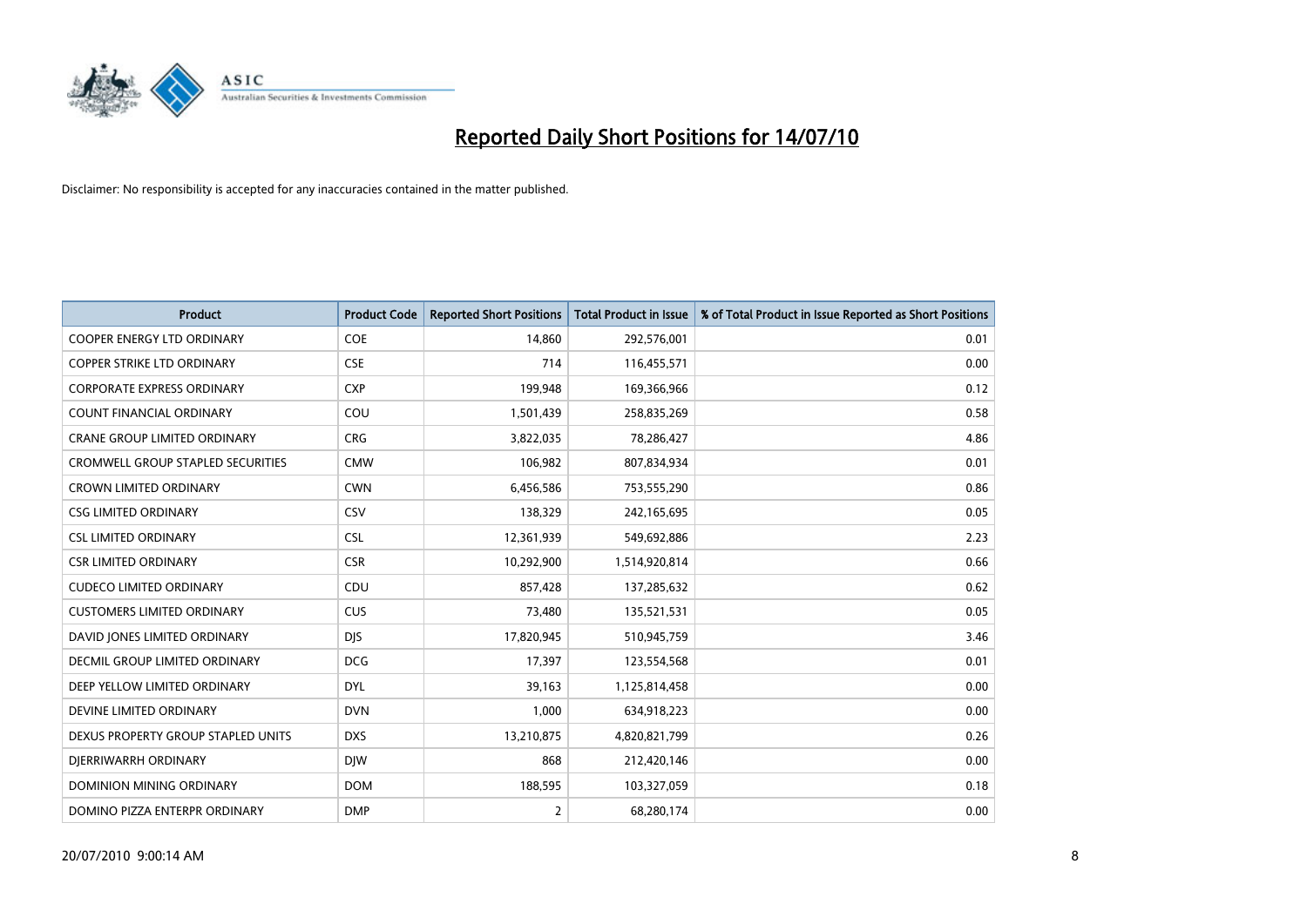

| <b>Product</b>                            | <b>Product Code</b> | <b>Reported Short Positions</b> | <b>Total Product in Issue</b> | % of Total Product in Issue Reported as Short Positions |
|-------------------------------------------|---------------------|---------------------------------|-------------------------------|---------------------------------------------------------|
| DOWNER EDI LIMITED ORDINARY               | <b>DOW</b>          | 939,528                         | 336,582,351                   | 0.27                                                    |
| DUET GROUP STAPLED US PROHIBIT.           | <b>DUE</b>          | 1,917,460                       | 870,559,400                   | 0.21                                                    |
| DULUXGROUP LIMITED DEFERRED SETTLEMENT    | <b>DLX</b>          | 583,610                         | 362,100,430                   | 0.15                                                    |
| DYESOL LIMITED ORDINARY                   | <b>DYE</b>          | 21,095                          | 142,875,632                   | 0.01                                                    |
| <b>EASTERN STAR GAS ORDINARY</b>          | ESG                 | 7,132,774                       | 872,224,422                   | 0.79                                                    |
| EDT RETAIL TRUST UNITS                    | <b>EDT</b>          | 99,457                          | 4,700,290,868                 | 0.00                                                    |
| <b>ELDERS LIMITED ORDINARY</b>            | <b>ELD</b>          | 13,595,961                      | 448,598,480                   | 3.04                                                    |
| ELDORADO GOLD CORP CDI 1:1                | EAU                 | 44,591                          | 23,021,561                    | 0.19                                                    |
| ELIXIR PETROLEUM LTD ORDINARY             | <b>EXR</b>          | 324,400                         | 188,988,472                   | 0.17                                                    |
| <b>EMECO HOLDINGS ORDINARY</b>            | <b>EHL</b>          | 2,991,066                       | 631,237,586                   | 0.46                                                    |
| <b>ENERGY RESOURCES ORDINARY 'A'</b>      | <b>ERA</b>          | 130,001                         | 190,737,934                   | 0.06                                                    |
| <b>ENERGY WORLD CORPOR, ORDINARY</b>      | <b>EWC</b>          | 7,374,261                       | 1,561,166,672                 | 0.46                                                    |
| <b>ENTEK ENERGY LTD ORDINARY</b>          | ETE                 | 489.903                         | 225,192,535                   | 0.22                                                    |
| <b>ENTELLECT SOLUTIONS ORDINARY</b>       | <b>ESN</b>          | 464.050                         | 1,740,334,200                 | 0.03                                                    |
| ENVESTRA LIMITED ORDINARY                 | <b>ENV</b>          | 1,158,317                       | 1,386,827,962                 | 0.07                                                    |
| EQUINOX MINERALS LTD CHESS DEPOSITARY INT | EON                 | 9,540,584                       | 707,719,878                   | 1.33                                                    |
| <b>EVEREST FINANCIAL ORDINARY</b>         | <b>EFG</b>          | 4,300                           | 251,442,316                   | 0.00                                                    |
| EXTRACT RESOURCES ORDINARY                | <b>EXT</b>          | 1,826,541                       | 243,252,298                   | 0.73                                                    |
| FAIRFAX MEDIA LTD ORDINARY                | <b>FXI</b>          | 263,779,490                     | 2,351,955,725                 | 11.21                                                   |
| <b>FANTASTIC HOLDINGS ORDINARY</b>        | <b>FAN</b>          | 3.000                           | 102,669,351                   | 0.00                                                    |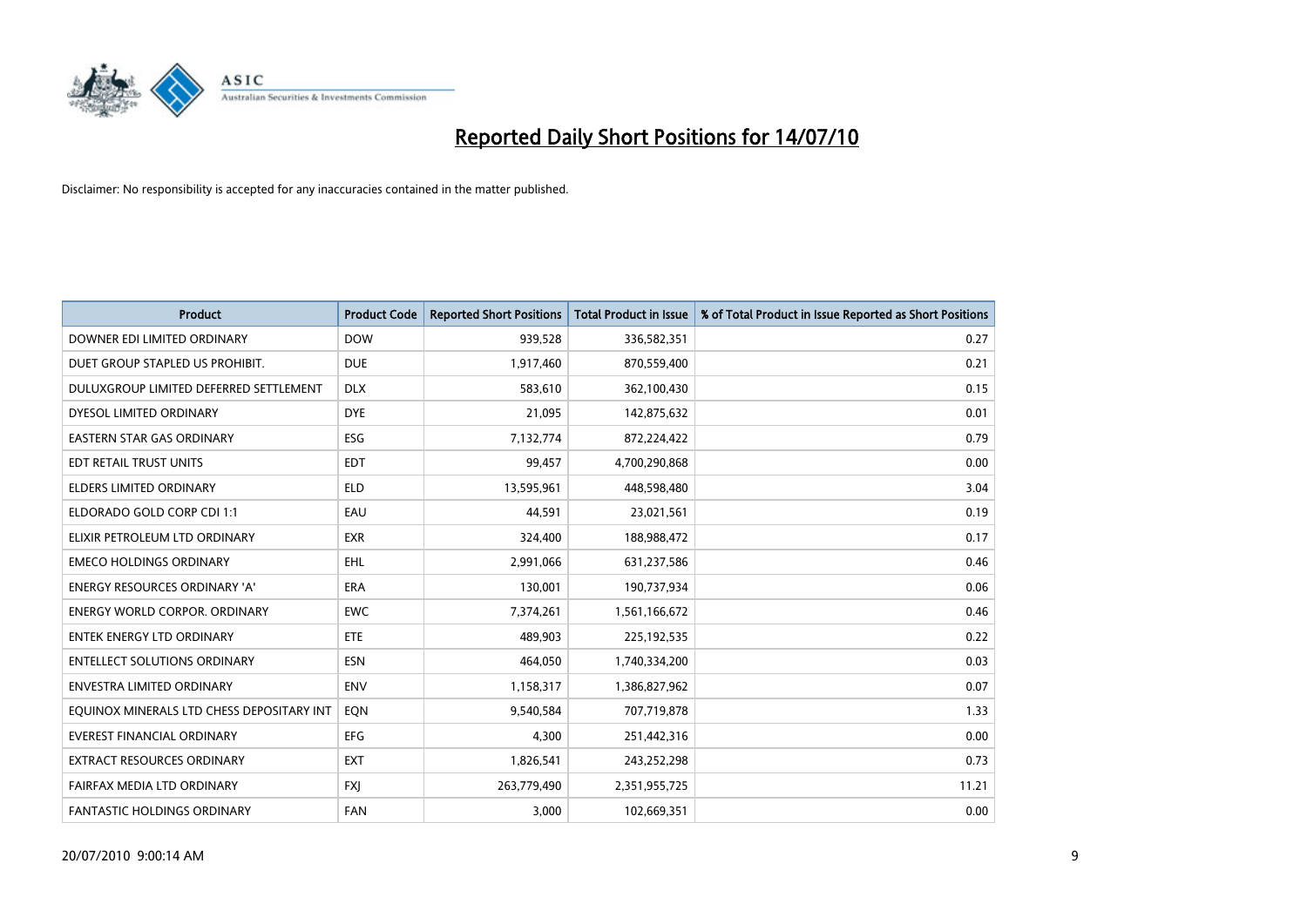

| <b>Product</b>                        | <b>Product Code</b> | <b>Reported Short Positions</b> | <b>Total Product in Issue</b> | % of Total Product in Issue Reported as Short Positions |
|---------------------------------------|---------------------|---------------------------------|-------------------------------|---------------------------------------------------------|
| <b>FERRAUS LIMITED ORDINARY</b>       | <b>FRS</b>          | 370                             | 202,695,137                   | 0.00                                                    |
| FISHER & PAYKEL APP. ORDINARY         | <b>FPA</b>          | 9,391,478                       | 724,235,162                   | 1.30                                                    |
| FISHER & PAYKEL H. ORDINARY           | <b>FPH</b>          | 1,553,325                       | 517,418,502                   | 0.30                                                    |
| FKP PROPERTY GROUP STAPLED SECURITIES | <b>FKP</b>          | 5,325,918                       | 1,166,821,398                 | 0.45                                                    |
| FLEETWOOD CORP ORDINARY               | <b>FWD</b>          | 85,896                          | 53,967,182                    | 0.15                                                    |
| FLETCHER BUILDING ORDINARY            | <b>FBU</b>          | 326,248                         | 606,946,993                   | 0.05                                                    |
| <b>FLEXIGROUP LIMITED ORDINARY</b>    | <b>FXL</b>          | 309,629                         | 270,818,164                   | 0.12                                                    |
| FLIGHT CENTRE ORDINARY                | <b>FLT</b>          | 2,628,932                       | 99,780,631                    | 2.63                                                    |
| FLINDERS MINES LTD ORDINARY           | <b>FMS</b>          | 20,752,618                      | 1,819,849,571                 | 1.15                                                    |
| <b>FORTE ENERGY NL ORDINARY</b>       | <b>FTE</b>          | 2,658,986                       | 580,658,031                   | 0.46                                                    |
| FORTESCUE METALS GRP ORDINARY         | <b>FMG</b>          | 30,800,893                      | 3,107,179,370                 | 0.95                                                    |
| <b>FOSTER'S GROUP ORDINARY</b>        | FGL                 | 10,663,087                      | 1,930,432,682                 | 0.54                                                    |
| FTD CORPORATION ORDINARY              | <b>FTD</b>          | 8,088                           | 100,421,069                   | 0.01                                                    |
| <b>FUNTASTIC LIMITED ORDINARY</b>     | <b>FUN</b>          | 322,528                         | 340,997,682                   | 0.09                                                    |
| <b>G.U.D. HOLDINGS ORDINARY</b>       | <b>GUD</b>          | 155,330                         | 65,885,213                    | 0.23                                                    |
| <b>GALAXY RESOURCES ORDINARY</b>      | <b>GXY</b>          | 107,234                         | 190,553,358                   | 0.05                                                    |
| <b>GEODYNAMICS LIMITED ORDINARY</b>   | GDY                 | 449,510                         | 292,840,219                   | 0.16                                                    |
| <b>GINDALBIE METALS LTD ORDINARY</b>  | <b>GBG</b>          | 8,272,069                       | 849,478,099                   | 0.97                                                    |
| <b>GIRALIA RESOURCES NL ORDINARY</b>  | <b>GIR</b>          | 441,119                         | 178,310,170                   | 0.25                                                    |
| <b>GLOBAL MINING ORDINARY</b>         | <b>GMI</b>          | 8,951                           | 199,725,607                   | 0.00                                                    |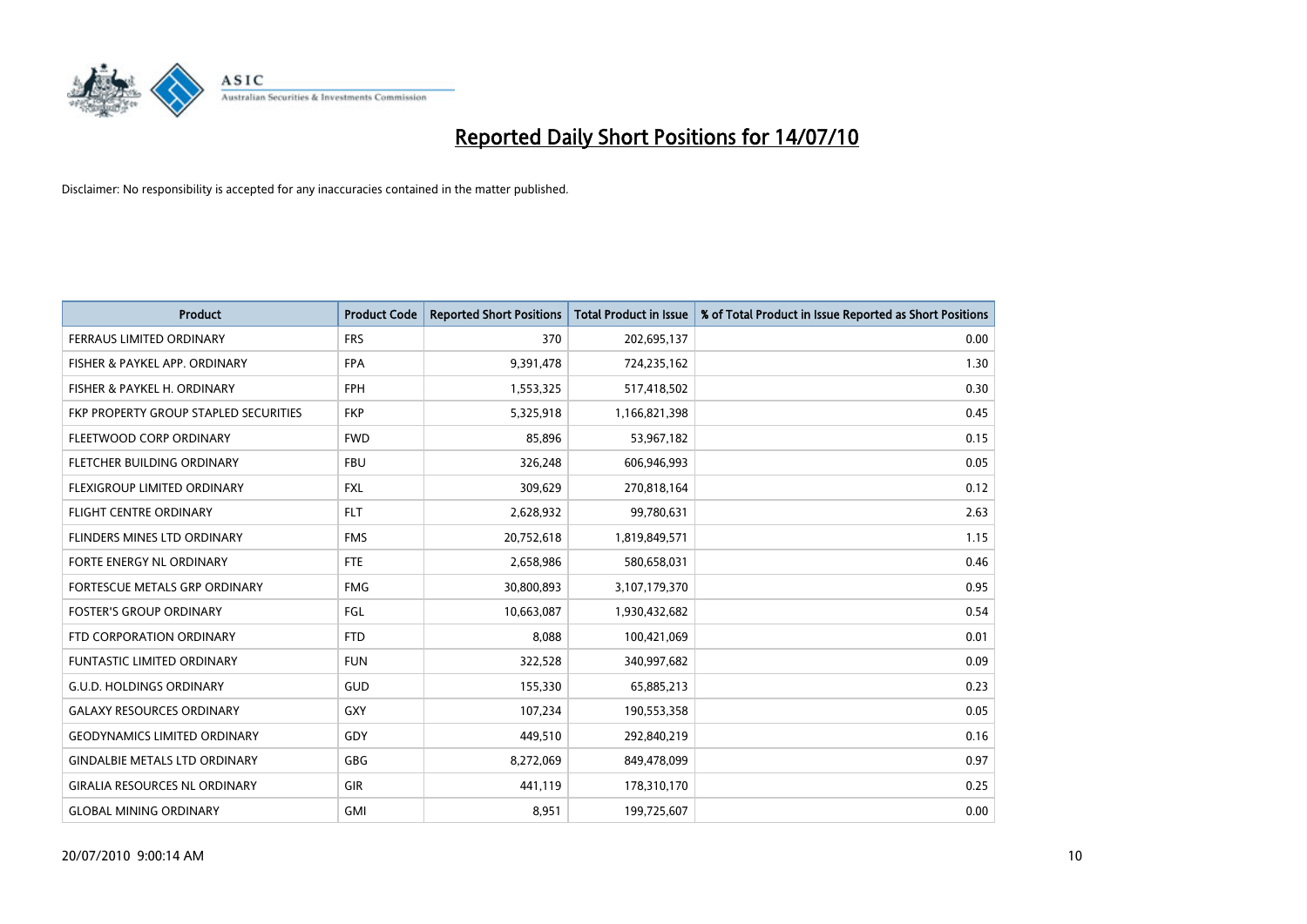

| <b>Product</b>                                   | <b>Product Code</b> | <b>Reported Short Positions</b> | <b>Total Product in Issue</b> | % of Total Product in Issue Reported as Short Positions |
|--------------------------------------------------|---------------------|---------------------------------|-------------------------------|---------------------------------------------------------|
| <b>GLOUCESTER COAL ORDINARY</b>                  | GCL                 | 279,845                         | 81,962,133                    | 0.35                                                    |
| <b>GME RESOURCES LTD ORDINARY</b>                | <b>GME</b>          | 800                             | 302,352,750                   | 0.00                                                    |
| <b>GOLDEN GATE PETROL ORDINARY</b>               | GGP                 | 11,538                          | 975,826,623                   | 0.00                                                    |
| <b>GOLDEN WEST RESOURCE ORDINARY</b>             | <b>GWR</b>          | 1,617                           | 164,606,127                   | 0.00                                                    |
| <b>GOODMAN FIELDER, ORDINARY</b>                 | <b>GFF</b>          | 2,203,118                       | 1,380,386,438                 | 0.16                                                    |
| <b>GOODMAN GROUP STAPLED US PROHIBIT.</b>        | <b>GMG</b>          | 5,589,818                       | 6,369,751,394                 | 0.09                                                    |
| <b>GPT GROUP STAPLED SEC.</b>                    | <b>GPT</b>          | 17,288,901                      | 1,855,529,431                 | 0.92                                                    |
| <b>GRAINCORP LIMITED A CLASS ORDINARY</b>        | <b>GNC</b>          | 4,807,587                       | 198,318,900                   | 2.42                                                    |
| <b>GRANGE RESOURCES. ORDINARY</b>                | <b>GRR</b>          | 1,485,564                       | 1,151,778,896                 | 0.13                                                    |
| <b>GREAT SOUTHERN LTD ORDINARY</b>               | <b>GTP</b>          | 4,658,484                       | 643,234,118                   | 0.72                                                    |
| <b>GREENLAND MIN EN LTD ORDINARY</b>             | GGG                 | 42,900                          | 249,905,307                   | 0.02                                                    |
| <b>GUINNESS PEAT GROUP. CHESS DEPOSITARY INT</b> | GPG                 | 55                              | 334,319,260                   | 0.00                                                    |
| <b>GUNNS LIMITED ORDINARY</b>                    | <b>GNS</b>          | 10,740,632                      | 806,734,892                   | 1.32                                                    |
| <b>GWA INTERNATIONAL ORDINARY</b>                | <b>GWT</b>          | 4,464,100                       | 301,102,514                   | 1.49                                                    |
| <b>HARVEY NORMAN ORDINARY</b>                    | <b>HVN</b>          | 31,729,777                      | 1,062,316,784                 | 2.99                                                    |
| HASTIE GROUP LIMITED ORDINARY                    | <b>HST</b>          | 148,754                         | 239,716,924                   | 0.06                                                    |
| HASTINGS DIVERSIFIED STAPLED SECURITY            | <b>HDF</b>          | 613,976                         | 508,158,296                   | 0.10                                                    |
| HEALTHSCOPE LIMITED ORDINARY                     | <b>HSP</b>          | 1,025,711                       | 317,010,025                   | 0.33                                                    |
| <b>HEARTWARE INT INC CDI 35:1</b>                | <b>HIN</b>          | 272,008                         | 72,583,000                    | 0.37                                                    |
| <b>HENDERSON GROUP CDI 1:1</b>                   | <b>HGG</b>          | 6,114,699                       | 565,958,113                   | 1.07                                                    |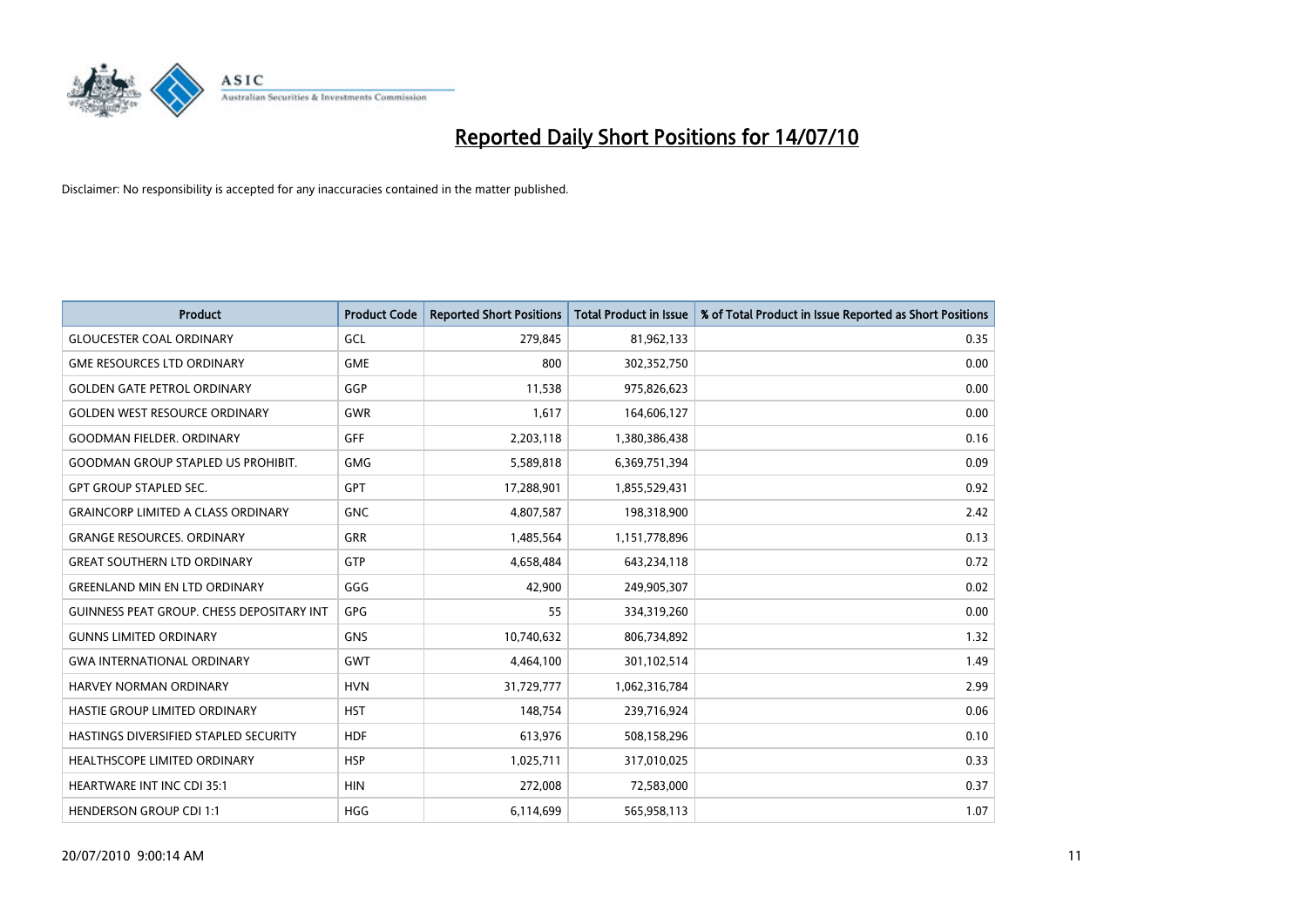

| <b>Product</b>                      | <b>Product Code</b> | <b>Reported Short Positions</b> | <b>Total Product in Issue</b> | % of Total Product in Issue Reported as Short Positions |
|-------------------------------------|---------------------|---------------------------------|-------------------------------|---------------------------------------------------------|
| HFA HOLDINGS LIMITED ORDINARY       | <b>HFA</b>          | 1,831,546                       | 469,330,170                   | 0.38                                                    |
| HIGHLANDS PACIFIC ORDINARY          | <b>HIG</b>          | 2,382,805                       | 668,112,148                   | 0.36                                                    |
| HILLGROVE RES LTD ORDINARY          | <b>HGO</b>          | 104,268                         | 481,553,890                   | 0.02                                                    |
| HILLS INDUSTRIES LTD ORDINARY       | <b>HIL</b>          | 3,380,006                       | 248,219,660                   | 1.35                                                    |
| HORIZON OIL LIMITED ORDINARY        | <b>HZN</b>          | 2,379,468                       | 1,126,621,515                 | 0.21                                                    |
| <b>ICON ENERGY LIMITED ORDINARY</b> | <b>ICN</b>          | 350,450                         | 439,801,394                   | 0.09                                                    |
| <b>IINET LIMITED ORDINARY</b>       | <b>IIN</b>          | 268,897                         | 151,898,119                   | 0.17                                                    |
| ILUKA RESOURCES ORDINARY            | <b>ILU</b>          | 12,773,465                      | 418,700,517                   | 3.05                                                    |
| <b>IMDEX LIMITED ORDINARY</b>       | <b>IMD</b>          | 140,715                         | 195,047,128                   | 0.07                                                    |
| IMF (AUSTRALIA) LTD ORDINARY        | <b>IMF</b>          | 406,308                         | 122,496,819                   | 0.33                                                    |
| IMX RESOURCES LTD ORDINARY          | <b>IXR</b>          | 20,000                          | 260,252,803                   | 0.01                                                    |
| <b>INCITEC PIVOT ORDINARY</b>       | <b>IPL</b>          | 1,083,186                       | 1,624,932,978                 | 0.07                                                    |
| INDAGO RESOURCES LTD ORDINARY       | <b>IDG</b>          | 8,179                           | 99,449,536                    | 0.01                                                    |
| <b>INDEPENDENCE GROUP ORDINARY</b>  | <b>IGO</b>          | 275,234                         | 113,813,539                   | 0.25                                                    |
| <b>INDOPHIL RESOURCES ORDINARY</b>  | <b>IRN</b>          | 811,395                         | 423,428,803                   | 0.19                                                    |
| <b>INDUSTREA LIMITED ORDINARY</b>   | IDL                 | 1,090,728                       | 956,668,877                   | 0.10                                                    |
| INFIGEN ENERGY STAPLED SECURITIES   | <b>IFN</b>          | 5,159,315                       | 760,374,428                   | 0.68                                                    |
| ING INDUSTRIAL FUND UNITS           | <b>IIF</b>          | 6,321,854                       | 2,592,249,647                 | 0.23                                                    |
| ING OFFICE FUND STAPLED SECURITIES  | <b>IOF</b>          | 2,792,448                       | 2,729,071,212                 | 0.10                                                    |
| ING RE COM GROUP STAPLED SECURITIES | <b>ILF</b>          | 9,075                           | 441,029,194                   | 0.00                                                    |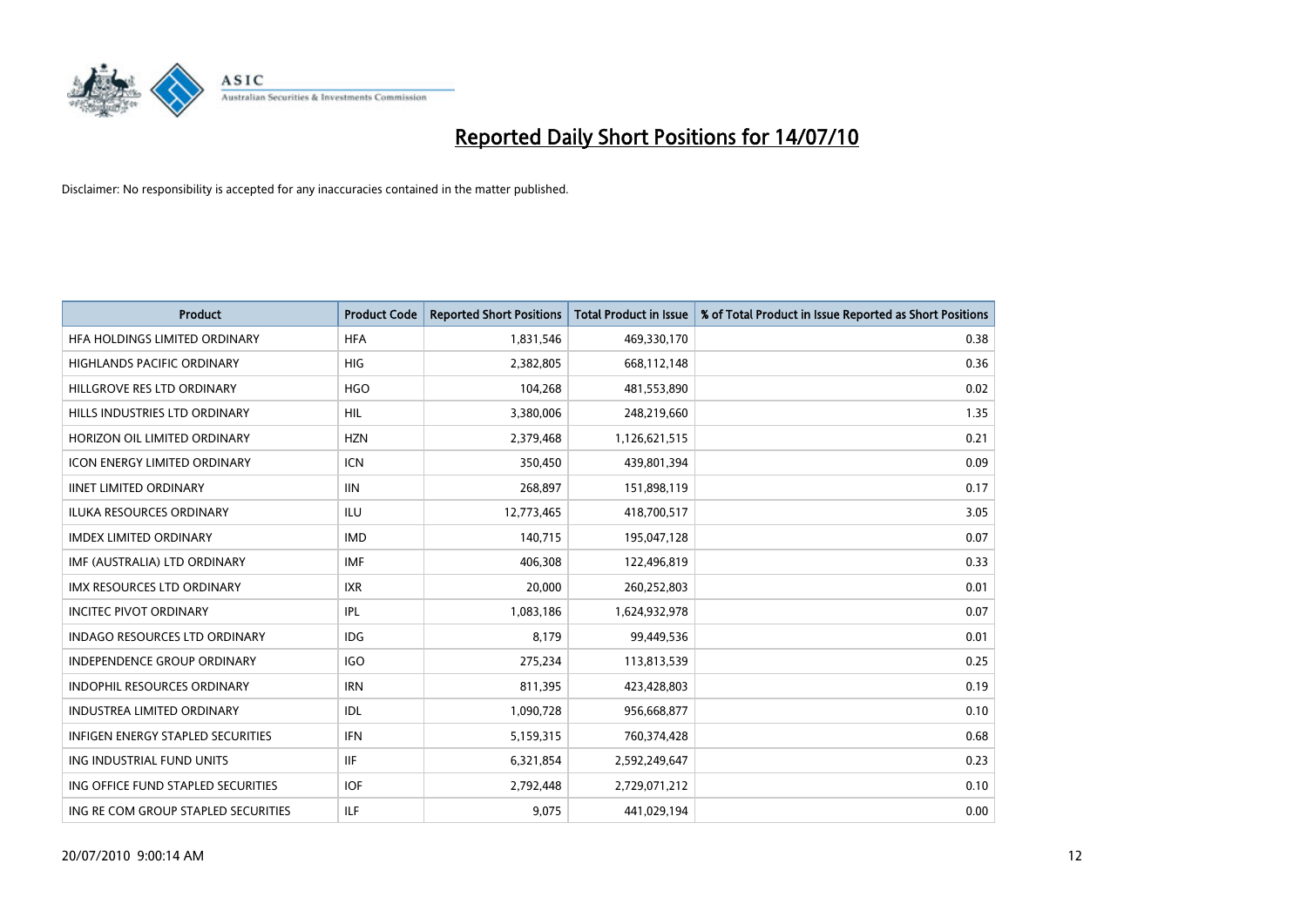

| <b>Product</b>                                  | <b>Product Code</b> | <b>Reported Short Positions</b> | <b>Total Product in Issue</b> | % of Total Product in Issue Reported as Short Positions |
|-------------------------------------------------|---------------------|---------------------------------|-------------------------------|---------------------------------------------------------|
| INNAMINCKA PETROLEUM ORDINARY                   | <b>INP</b>          | 14,205                          | 261,548,890                   | 0.01                                                    |
| INSURANCE AUSTRALIA ORDINARY                    | IAG                 | 2,053,437                       | 2,078,994,021                 | 0.08                                                    |
| INTEGRA MINING LTD, ORDINARY                    | <b>IGR</b>          | 1,737,180                       | 755,792,394                   | 0.22                                                    |
| INTOLL GROUP STAPLED SECURITIES                 | <b>ITO</b>          | 8,862,142                       | 2,261,732,048                 | 0.39                                                    |
| <b>INTREPID MINES ORDINARY</b>                  | <b>IAU</b>          | 145,579                         | 429,581,466                   | 0.03                                                    |
| <b>INVOCARE LIMITED ORDINARY</b>                | <b>IVC</b>          | 1,131,222                       | 102,069,091                   | 1.11                                                    |
| ION LIMITED ORDINARY                            | <b>ION</b>          | 164,453                         | 256,365,105                   | 0.06                                                    |
| <b>IOOF HOLDINGS LTD ORDINARY</b>               | IFL.                | 1,769,440                       | 229,794,395                   | 0.76                                                    |
| <b>IRESS MARKET TECH. ORDINARY</b>              | <b>IRE</b>          | 1,385,219                       | 126,018,142                   | 1.11                                                    |
| <b>IRON ORE HOLDINGS ORDINARY</b>               | <b>IOH</b>          | 34,346                          | 135,374,850                   | 0.03                                                    |
| ISHARES MSCI BRIC CDI 1:1                       | <b>IBK</b>          | 334                             | 3,650,000                     | 0.01                                                    |
| <b>ISHARES MSCI EAFE CDI 1:1</b>                | <b>IVE</b>          | 78,119                          | 590,400,000                   | 0.01                                                    |
| ISHARES MSCI EM MKTS CDI 1:1                    | <b>IEM</b>          | 66,769                          | 425,700,000                   | 0.02                                                    |
| <b>ISOFT GROUP LIMITED ORDINARY</b>             | <b>ISF</b>          | 12,097,879                      | 1,037,994,023                 | 1.16                                                    |
| <b>IVANHOE AUSTRALIA ORDINARY</b>               | <b>IVA</b>          | 304,260                         | 70,980,953                    | 0.42                                                    |
| <b>JABIRU METALS LTD ORDINARY</b>               | <b>JML</b>          | 490,181                         | 552,619,180                   | 0.08                                                    |
| <b>JAMES HARDIE INDUST CHESS DEPOSITARY INT</b> | <b>IHX</b>          | 15,909,658                      | 435,438,790                   | 3.65                                                    |
| JAMESON RESOURCES ORDINARY                      | JAL                 | 1,600,000                       | 63,885,910                    | 2.50                                                    |
| <b>IB HI-FI LIMITED ORDINARY</b>                | <b>IBH</b>          | 4,168,351                       | 108,344,987                   | 3.86                                                    |
| <b>KAGARA LTD ORDINARY</b>                      | KZL                 | 3,793,935                       | 674,489,717                   | 0.57                                                    |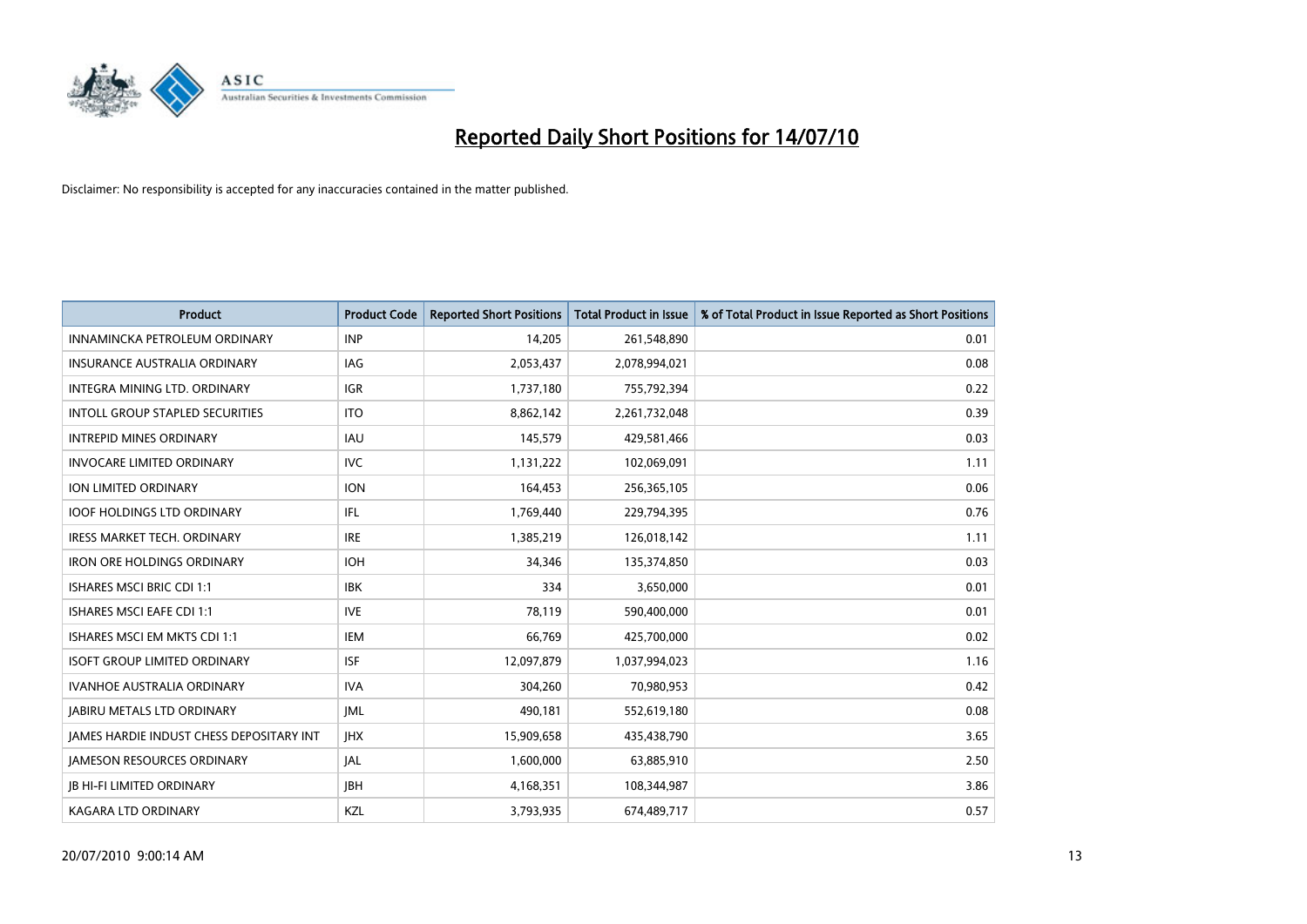

| <b>Product</b>                        | <b>Product Code</b> | <b>Reported Short Positions</b> | <b>Total Product in Issue</b> | % of Total Product in Issue Reported as Short Positions |
|---------------------------------------|---------------------|---------------------------------|-------------------------------|---------------------------------------------------------|
| KAROON GAS AUSTRALIA ORDINARY         | <b>KAR</b>          | 174,236                         | 177,546,198                   | 0.08                                                    |
| KATHMANDU HOLD LTD ORDINARY           | <b>KMD</b>          | 1,006,626                       | 200,000,000                   | 0.50                                                    |
| <b>KEYBRIDGE CAPITAL ORDINARY</b>     | <b>KBC</b>          | 5,999                           | 172,070,564                   | 0.00                                                    |
| KIMBERLEY METALS LTD ORDINARY         | <b>KBL</b>          | 3,036                           | 94,490,816                    | 0.00                                                    |
| KINGSGATE CONSOLID, ORDINARY          | <b>KCN</b>          | 333,928                         | 100,503,783                   | 0.32                                                    |
| LEIGHTON HOLDINGS ORDINARY            | LEI                 | 2,914,655                       | 300,687,299                   | 0.94                                                    |
| LEND LEASE GROUP UNIT/ORD STAPLED     | LLC                 | 414,483                         | 565,558,754                   | 0.07                                                    |
| LIHIR GOLD LIMITED. ORDINARY          | LGL                 | 24,137,774                      | 2,368,729,935                 | 1.01                                                    |
| LINC ENERGY LTD ORDINARY              | <b>LNC</b>          | 4,007,868                       | 489,093,470                   | 0.82                                                    |
| LIOUEFIED NATURAL ORDINARY            | <b>LNG</b>          | 37,437                          | 213,339,015                   | 0.02                                                    |
| LYNAS CORPORATION ORDINARY            | <b>LYC</b>          | 12,883,942                      | 1,655,499,093                 | 0.76                                                    |
| MAC SERVICES (THE) ORDINARY           | <b>MSL</b>          | 94,724                          | 165,966,692                   | 0.06                                                    |
| MACARTHUR COAL ORDINARY               | <b>MCC</b>          | 936,494                         | 254,333,109                   | 0.36                                                    |
| <b>MACMAHON HOLDINGS ORDINARY</b>     | <b>MAH</b>          | 9,627,404                       | 733,711,705                   | 1.30                                                    |
| MACO ATLAS ROADS GRP ORDINARY STAPLED | <b>MOA</b>          | 659.808                         | 452,345,907                   | 0.14                                                    |
| MACQUARIE GROUP LTD ORDINARY          | MQG                 | 6,294,328                       | 345,480,686                   | 1.85                                                    |
| MANTRA RESOURCES ORDINARY             | <b>MRU</b>          | 42,779                          | 130,229,188                   | 0.03                                                    |
| MAP GROUP STAPLED US PROHIBIT.        | <b>MAP</b>          | 7,086,374                       | 1,861,210,782                 | 0.38                                                    |
| <b>MARION ENERGY ORDINARY</b>         | <b>MAE</b>          | 374,994                         | 429,822,043                   | 0.09                                                    |
| MCPHERSON'S LTD ORDINARY              | <b>MCP</b>          | 5,564                           | 71,651,758                    | 0.00                                                    |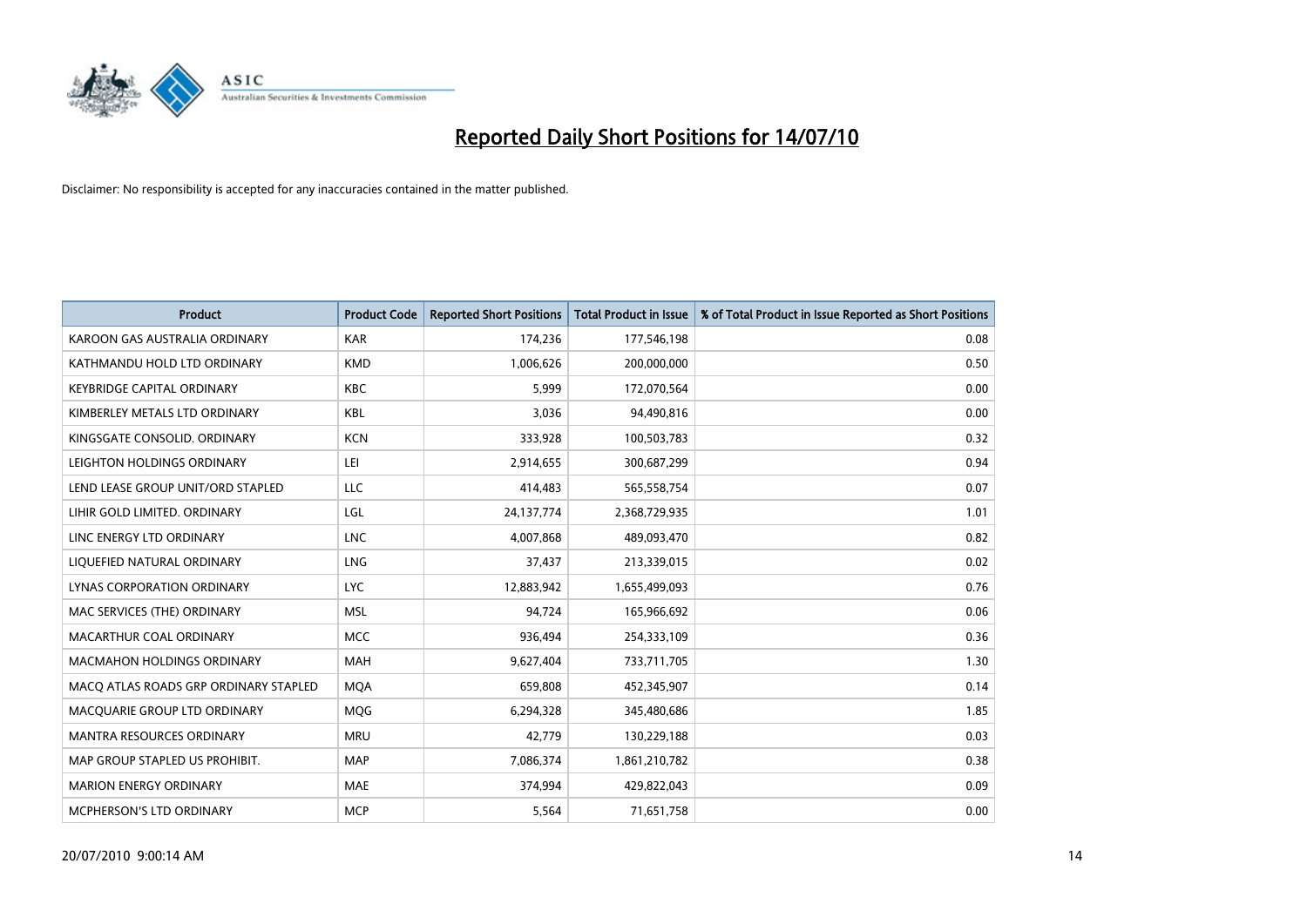

| <b>Product</b>                    | <b>Product Code</b> | <b>Reported Short Positions</b> | Total Product in Issue | % of Total Product in Issue Reported as Short Positions |
|-----------------------------------|---------------------|---------------------------------|------------------------|---------------------------------------------------------|
| MEDUSA MINING LTD ORDINARY        | <b>MML</b>          | 15,615                          | 187,584,911            | 0.00                                                    |
| MELBOURNE IT LIMITED ORDINARY     | <b>MLB</b>          | 136,143                         | 79,569,967             | 0.17                                                    |
| MEO AUSTRALIA LTD ORDINARY        | <b>MEO</b>          | 47,272                          | 477,220,955            | 0.01                                                    |
| <b>MERMAID MARINE ORDINARY</b>    | <b>MRM</b>          | 380,724                         | 186,844,825            | 0.19                                                    |
| METALS X LIMITED ORDINARY         | <b>MLX</b>          | 326,940                         | 1,365,661,782          | 0.03                                                    |
| METCASH LIMITED ORDINARY          | <b>MTS</b>          | 20,524,842                      | 765,675,951            | 2.65                                                    |
| METGASCO LIMITED ORDINARY         | <b>MEL</b>          | 293,557                         | 249,006,674            | 0.11                                                    |
| MICLYN EXP OFFSHR ORDINARY        | <b>MIO</b>          | 199,999                         | 271,700,000            | 0.07                                                    |
| MINARA RESOURCES ORDINARY         | <b>MRE</b>          | 5,518,457                       | 1,167,783,517          | 0.46                                                    |
| MINCOR RESOURCES NL ORDINARY      | <b>MCR</b>          | 2,122,306                       | 200,184,686            | 1.05                                                    |
| MINERAL DEPOSITS ORDINARY         | <b>MDL</b>          | 1,148,620                       | 580,576,525            | 0.18                                                    |
| MINERAL RESOURCES, ORDINARY       | <b>MIN</b>          | 382,685                         | 161,394,023            | 0.23                                                    |
| MIRABELA NICKEL LTD ORDINARY      | <b>MBN</b>          | 9,840,636                       | 367,162,725            | 2.68                                                    |
| MIRVAC GROUP STAPLED SECURITIES   | <b>MGR</b>          | 9,247,673                       | 3,266,304,329          | 0.29                                                    |
| MITCHELL COMMUNITCA, ORDINARY     | <b>MCU</b>          | 19,673                          | 301,654,653            | 0.01                                                    |
| <b>MOLOPO ENERGY LTD ORDINARY</b> | <b>MPO</b>          | 281,140                         | 250,665,548            | 0.11                                                    |
| MOLY MINES LIMITED ORDINARY       | <b>MOL</b>          | 159,305                         | 363,916,323            | 0.04                                                    |
| MONADELPHOUS GROUP ORDINARY       | <b>MND</b>          | 1,250,161                       | 86,459,327             | 1.44                                                    |
| MORTGAGE CHOICE LTD ORDINARY      | MOC                 | 119,563                         | 119,617,705            | 0.10                                                    |
| MOSAIC OIL NL ORDINARY            | <b>MOS</b>          | 41,742                          | 821,710,775            | 0.01                                                    |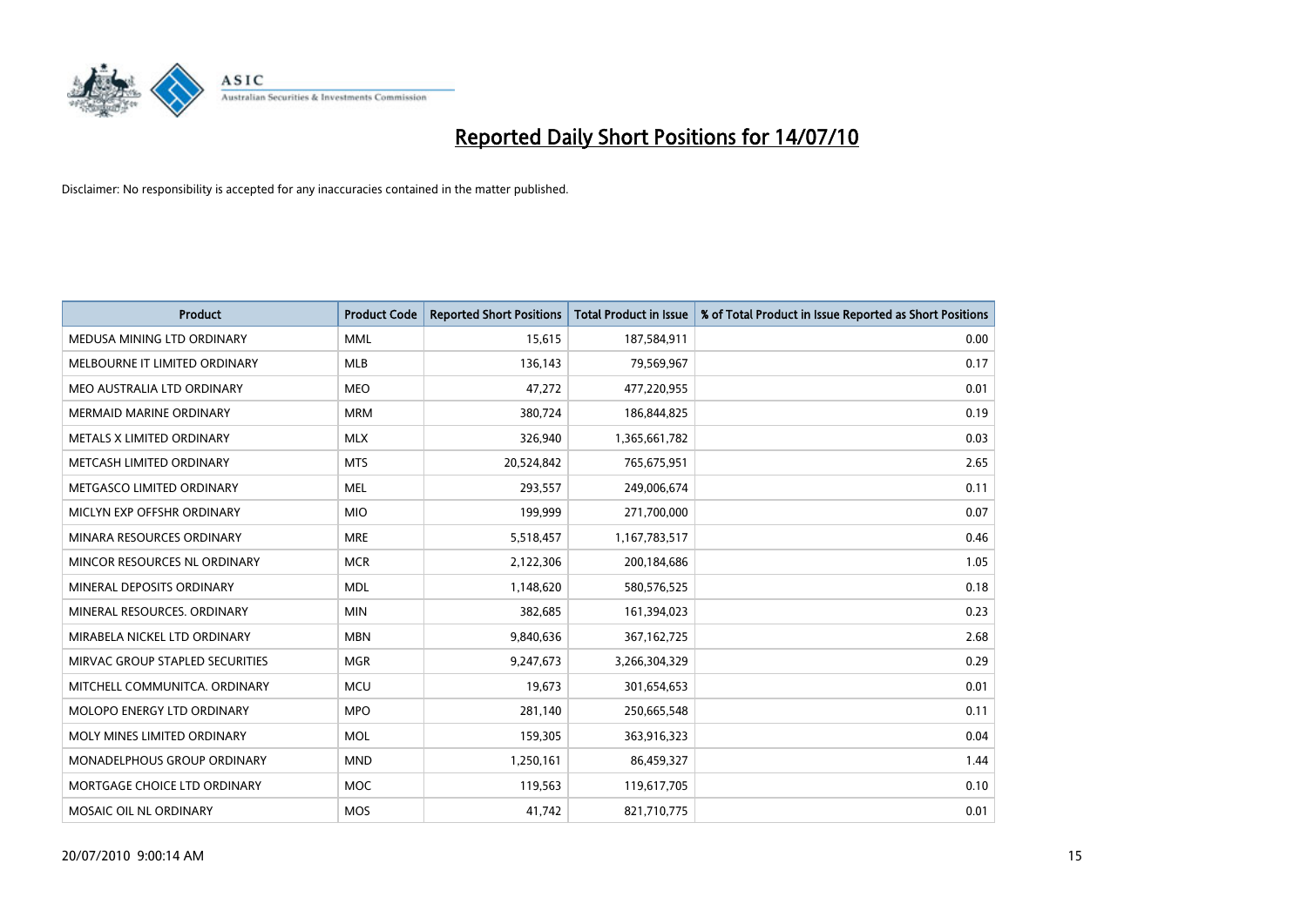

| <b>Product</b>                    | <b>Product Code</b> | <b>Reported Short Positions</b> | <b>Total Product in Issue</b> | % of Total Product in Issue Reported as Short Positions |
|-----------------------------------|---------------------|---------------------------------|-------------------------------|---------------------------------------------------------|
| <b>MOUNT GIBSON IRON ORDINARY</b> | <b>MGX</b>          | 2,888,990                       | 1,079,570,693                 | 0.28                                                    |
| MULTIPLEX SITES SITES             | <b>MXUPA</b>        | 147                             | 4,500,000                     | 0.00                                                    |
| MURCHISON METALS LTD ORDINARY     | <b>MMX</b>          | 3,942,560                       | 435,384,268                   | 0.91                                                    |
| MYER HOLDINGS LTD ORDINARY        | <b>MYR</b>          | 7,467,824                       | 581,517,884                   | 1.26                                                    |
| <b>MYSTATE LIMITED ORDINARY</b>   | <b>MYS</b>          | 1,400                           | 67,411,055                    | 0.00                                                    |
| NATIONAL AUST. BANK ORDINARY      | <b>NAB</b>          | 9,313,035                       | 2,121,379,130                 | 0.44                                                    |
| NATURAL FUEL LIMITED ORDINARY     | <b>NFL</b>          |                                 | 506,612,127                   | 0.00                                                    |
| NAVITAS LIMITED ORDINARY          | <b>NVT</b>          | 1,046,669                       | 342,361,526                   | 0.30                                                    |
| NEPTUNE MARINE ORDINARY           | <b>NMS</b>          | 1,136,536                       | 429,842,672                   | 0.25                                                    |
| NEW HOPE CORPORATION ORDINARY     | <b>NHC</b>          | 148,646                         | 827,730,549                   | 0.00                                                    |
| NEWCREST MINING ORDINARY          | <b>NCM</b>          | 29,482,820                      | 483,493,006                   | 6.12                                                    |
| NEWS CORP A NON-VOTING CDI        | <b>NWSLV</b>        | 318,634                         | 1,824,471,392                 | 0.02                                                    |
| NEWS CORP B VOTING CDI            | <b>NWS</b>          | 8,238,568                       | 798,520,953                   | 1.02                                                    |
| NEXBIS LIMITED ORDINARY           | <b>NBS</b>          | 63,733                          | 498,972,940                   | 0.01                                                    |
| NEXUS ENERGY LIMITED ORDINARY     | <b>NXS</b>          | 10,898,324                      | 958,061,849                   | 1.14                                                    |
| NIB HOLDINGS LIMITED ORDINARY     | <b>NHF</b>          | 4,911                           | 495,431,427                   | 0.00                                                    |
| NICK SCALI LIMITED ORDINARY       | <b>NCK</b>          | 35,846                          | 81,000,000                    | 0.04                                                    |
| NIDO PETROLEUM ORDINARY           | <b>NDO</b>          | 14,333,131                      | 1,080,658,378                 | 1.32                                                    |
| NKWE PLATINUM 10C US COMMON       | <b>NKP</b>          | 6,869                           | 556,627,684                   | 0.00                                                    |
| NORTHERN CREST ORDINARY           | <b>NOC</b>          | 24,345                          | 116,074,781                   | 0.02                                                    |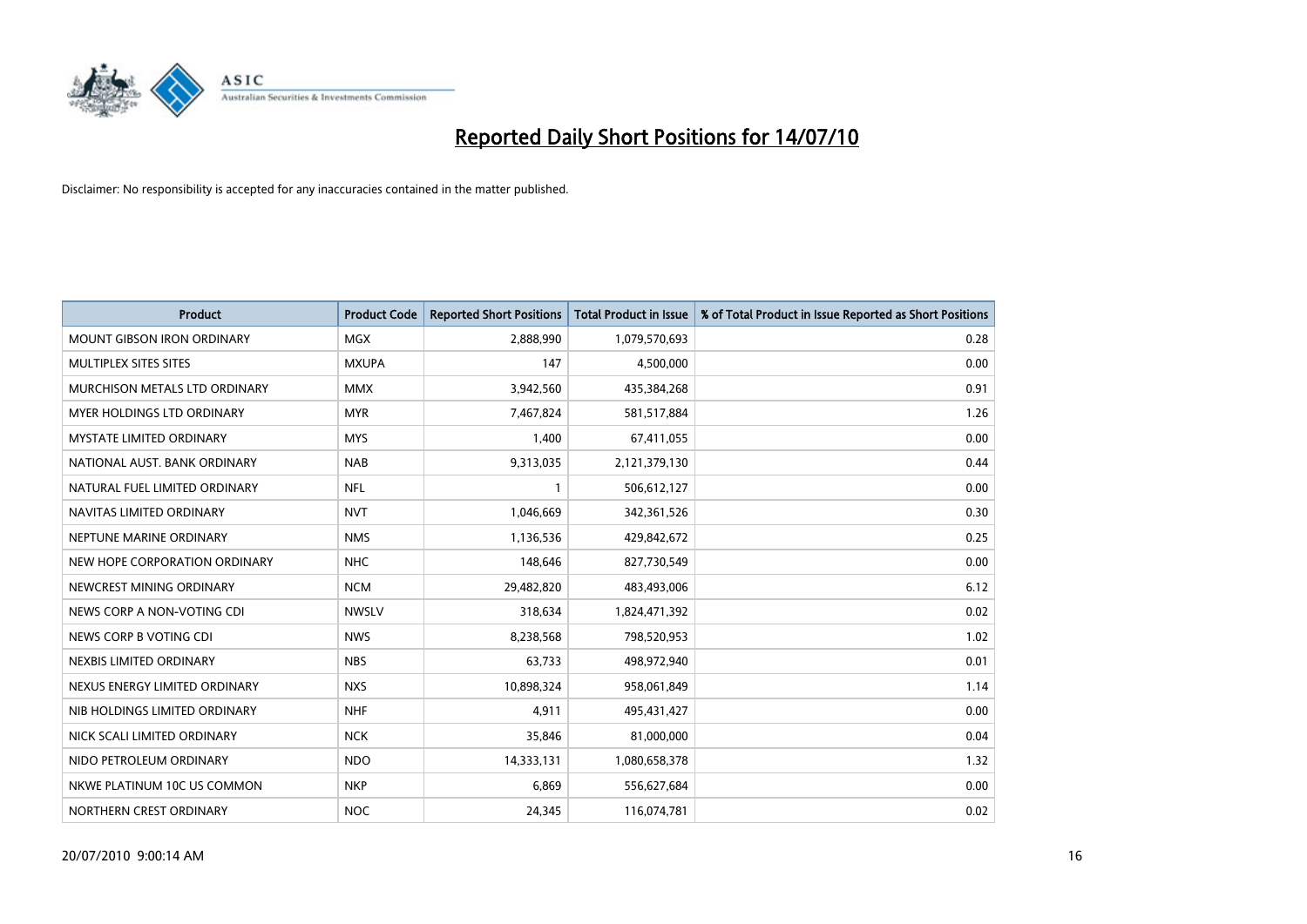

| <b>Product</b>                        | <b>Product Code</b> | <b>Reported Short Positions</b> | <b>Total Product in Issue</b> | % of Total Product in Issue Reported as Short Positions |
|---------------------------------------|---------------------|---------------------------------|-------------------------------|---------------------------------------------------------|
| NORTHERN IRON LTD ORDINARY            | <b>NFE</b>          | 772,638                         | 292,204,786                   | 0.25                                                    |
| NRW HOLDINGS LIMITED ORDINARY         | <b>NWH</b>          | 361,241                         | 251,223,000                   | 0.14                                                    |
| NUFARM LIMITED ORDINARY               | <b>NUF</b>          | 1,858,774                       | 261,775,731                   | 0.71                                                    |
| NUPLEX INDUSTRIES ORDINARY            | <b>NPX</b>          | 32,183                          | 192,232,926                   | 0.02                                                    |
| OAKTON LIMITED ORDINARY               | <b>OKN</b>          | 536,110                         | 91,987,235                    | 0.57                                                    |
| OCEANAGOLD CORP. CHESS DEPOSITARY INT | <b>OGC</b>          | 533,147                         | 228,198,170                   | 0.24                                                    |
| OCEANIA CAPITAL LTD ORDINARY          | <b>OCP</b>          | 2,500                           | 91,921,295                    | 0.00                                                    |
| OIL SEARCH LTD ORDINARY               | <b>OSH</b>          | 6,464,469                       | 1,308,279,222                 | 0.47                                                    |
| OM HOLDINGS LIMITED ORDINARY          | <b>OMH</b>          | 435,160                         | 498,485,150                   | 0.08                                                    |
| <b>ONESTEEL LIMITED ORDINARY</b>      | <b>OST</b>          | 5,370,289                       | 1,331,583,166                 | 0.40                                                    |
| ORICA LIMITED ORDINARY                | ORI                 | 1,355,310                       | 362,100,430                   | 0.37                                                    |
| <b>ORIGIN ENERGY ORDINARY</b>         | <b>ORG</b>          | 2,316,705                       | 880,668,872                   | 0.25                                                    |
| OTTO ENERGY LIMITED ORDINARY          | <b>OEL</b>          | 109,204                         | 1,134,540,071                 | 0.01                                                    |
| OZ MINERALS ORDINARY                  | OZL                 | 39,263,466                      | 3,121,339,730                 | 1.25                                                    |
| <b>PACIFIC BRANDS ORDINARY</b>        | PBG                 | 5,484,015                       | 931,386,248                   | 0.60                                                    |
| PALADIN ENERGY LTD ORDINARY           | <b>PDN</b>          | 18,624,399                      | 717,142,802                   | 2.57                                                    |
| PAN PACIFIC PETROL. ORDINARY          | PPP                 | 21,527                          | 588,612,110                   | 0.00                                                    |
| PANAUST LIMITED ORDINARY              | <b>PNA</b>          | 13,501,047                      | 2,953,925,939                 | 0.45                                                    |
| PANORAMIC RESOURCES ORDINARY          | PAN                 | 103,403                         | 205,262,842                   | 0.04                                                    |
| PAPERLINX LIMITED ORDINARY            | <b>PPX</b>          | 15,139,344                      | 603,580,761                   | 2.50                                                    |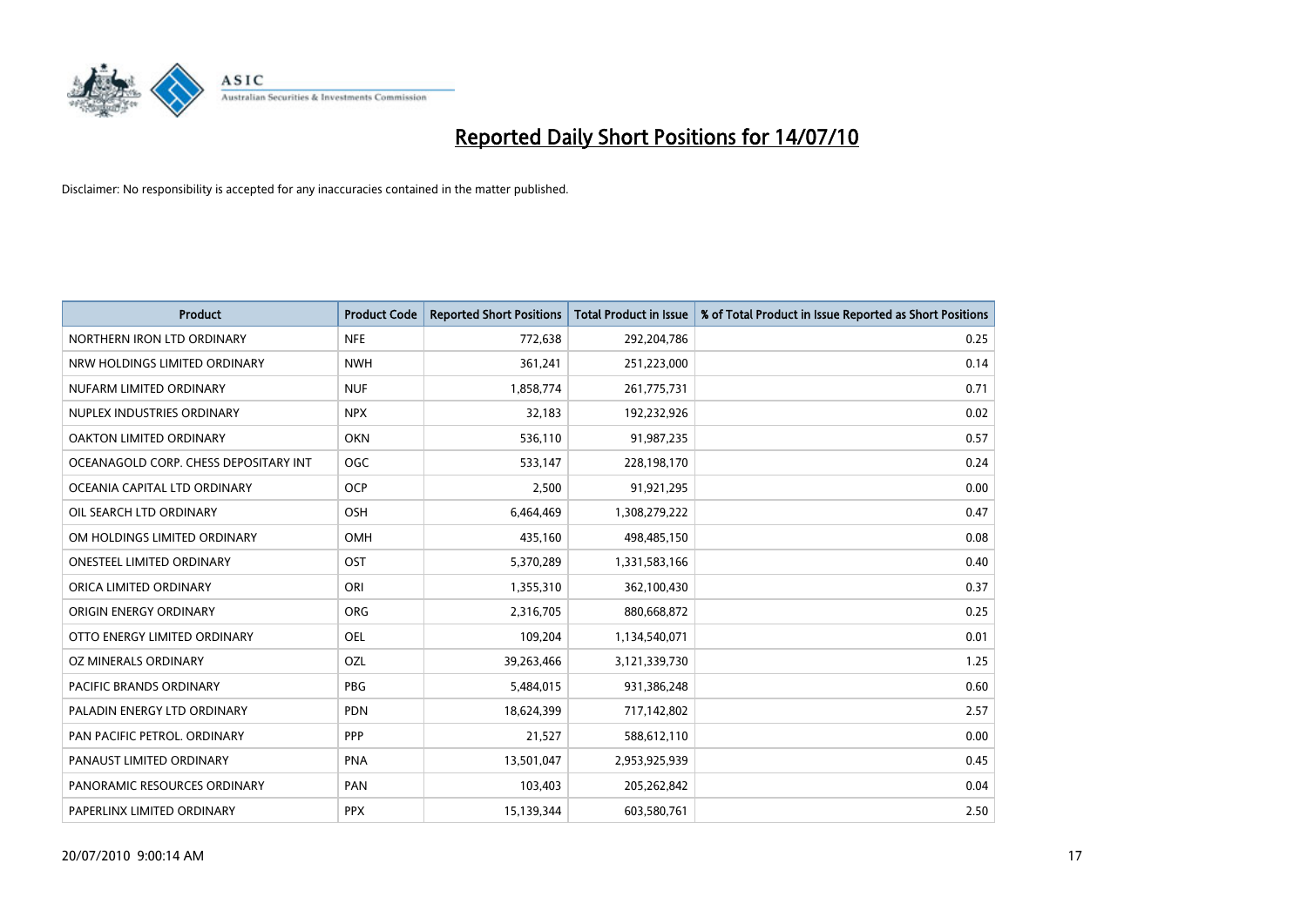

| <b>Product</b>                       | <b>Product Code</b> | <b>Reported Short Positions</b> | Total Product in Issue | % of Total Product in Issue Reported as Short Positions |
|--------------------------------------|---------------------|---------------------------------|------------------------|---------------------------------------------------------|
| PATTIES FOODS LTD ORDINARY           | PFL                 |                                 | 138,908,853            | 0.00                                                    |
| PEET LIMITED ORDINARY                | <b>PPC</b>          | 358,525                         | 300,681,486            | 0.12                                                    |
| PENINSULA MINERALS ORDINARY          | <b>PEN</b>          | 5,000                           | 1,628,249,898          | 0.00                                                    |
| PERILYA LIMITED ORDINARY             | PEM                 | 598,779                         | 526,075,563            | 0.11                                                    |
| PERPETUAL LIMITED ORDINARY           | <b>PPT</b>          | 2,335,312                       | 43,417,478             | 5.42                                                    |
| PERSEUS MINING LTD ORDINARY          | PRU                 | 56,723                          | 419,232,088            | 0.01                                                    |
| PETSEC ENERGY ORDINARY               | <b>PSA</b>          | 223,332                         | 231,283,622            | 0.10                                                    |
| PHARMAXIS LTD ORDINARY               | <b>PXS</b>          | 1,399,254                       | 225,410,234            | 0.62                                                    |
| PHOTON GROUP LTD ORDINARY            | PGA                 | 965,265                         | 187,440,645            | 0.51                                                    |
| PIKE RIVER COAL ORDINARY             | <b>PRC</b>          | 506,320                         | 404,971,067            | 0.13                                                    |
| PLATINUM ASSET ORDINARY              | <b>PTM</b>          | 3,001,186                       | 561,347,878            | 0.53                                                    |
| PLATINUM AUSTRALIA ORDINARY          | <b>PLA</b>          | 7,325,316                       | 321,130,521            | 2.28                                                    |
| PLATINUM CAPITAL LTD ORDINARY        | <b>PMC</b>          |                                 | 162,258,814            | 0.00                                                    |
| PMP LIMITED ORDINARY                 | <b>PMP</b>          | 1,250,932                       | 335,348,483            | 0.37                                                    |
| PORT BOUVARD LIMITED ORDINARY        | PBD                 | 6,754                           | 509,132,195            | 0.00                                                    |
| PREMIER INVESTMENTS ORDINARY         | <b>PMV</b>          | 100,975                         | 155,030,045            | 0.05                                                    |
| PRIMARY HEALTH CARE ORDINARY         | <b>PRY</b>          | 8,248,784                       | 491,428,342            | 1.68                                                    |
| PRIME INFR GROUP. STAPLED SECURITIES | PIH                 | 1,308,183                       | 351,776,795            | 0.36                                                    |
| PRIME MEDIA GRP LTD ORDINARY         | <b>PRT</b>          | $\overline{2}$                  | 366,330,303            | 0.00                                                    |
| PRIMEAG AUSTRALIA ORDINARY           | PAG                 | 387,060                         | 150,569,976            | 0.25                                                    |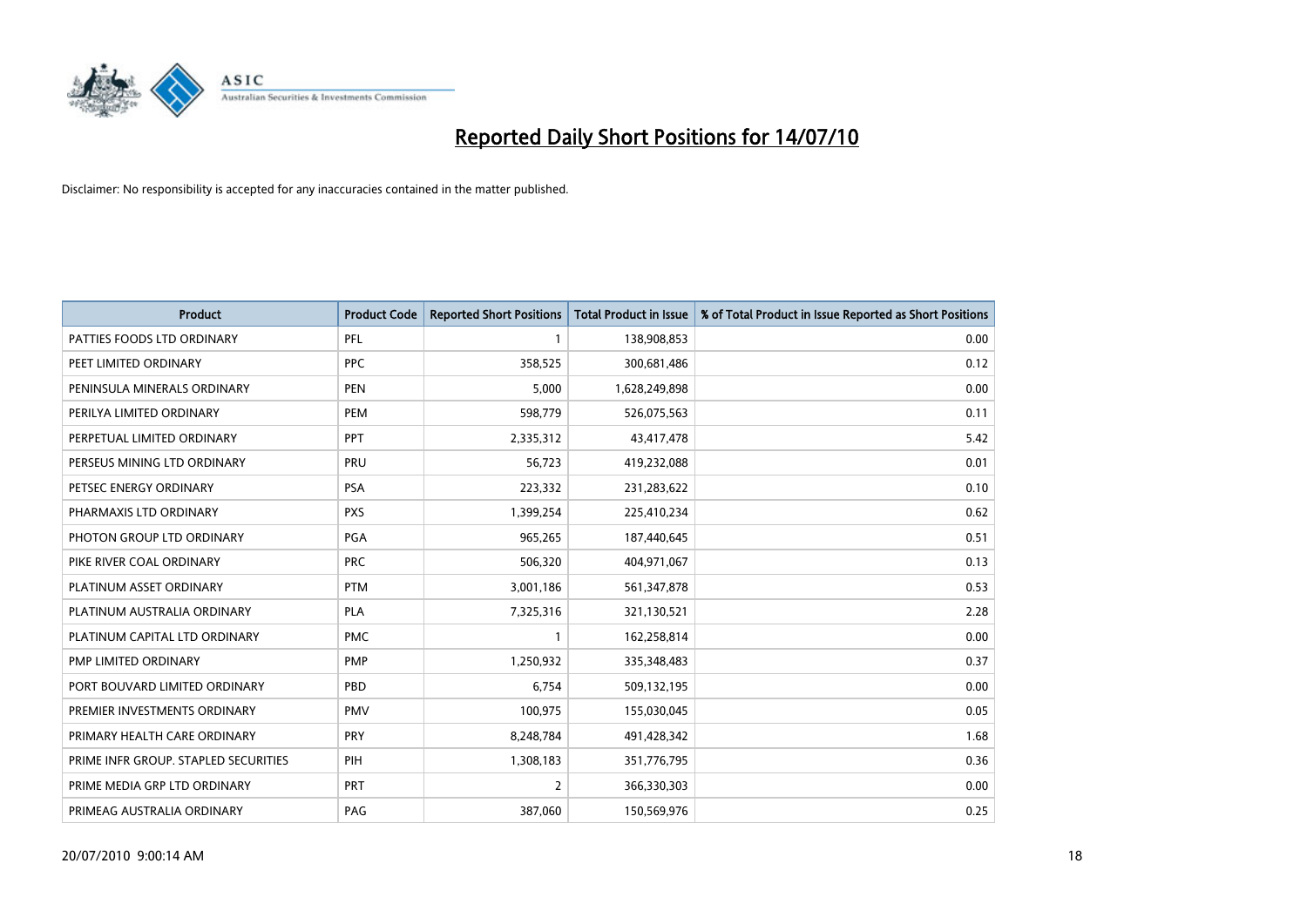

| <b>Product</b>                      | <b>Product Code</b> | <b>Reported Short Positions</b> | Total Product in Issue | % of Total Product in Issue Reported as Short Positions |
|-------------------------------------|---------------------|---------------------------------|------------------------|---------------------------------------------------------|
| PROGEN PHARMACEUTIC ORDINARY        | PGL                 | 151,596                         | 24,709,097             | 0.61                                                    |
| PROGRAMMED ORDINARY                 | <b>PRG</b>          | 304,446                         | 118,169,908            | 0.26                                                    |
| <b>PSIVIDA CORP CDI 1:1</b>         | <b>PVA</b>          | 6,878                           | 7,849,757              | 0.09                                                    |
| <b>QANTAS AIRWAYS ORDINARY</b>      | QAN                 | 5,849,634                       | 2,265,123,620          | 0.26                                                    |
| <b>QBE INSURANCE GROUP ORDINARY</b> | <b>OBE</b>          | 13,368,232                      | 1,035,064,820          | 1.28                                                    |
| RAMELIUS RESOURCES ORDINARY         | <b>RMS</b>          | 12,533                          | 291,200,265            | 0.00                                                    |
| RAMSAY HEALTH CARE ORDINARY         | <b>RHC</b>          | 1,708,830                       | 202,081,252            | 0.84                                                    |
| RANGE RESOURCES LTD ORDINARY        | <b>RRS</b>          | 400,000                         | 1,007,042,442          | 0.04                                                    |
| <b>RCR TOMLINSON ORDINARY</b>       | <b>RCR</b>          | 68,067                          | 131,860,172            | 0.05                                                    |
| <b>REA GROUP ORDINARY</b>           | <b>REA</b>          | 26,250                          | 128,439,366            | 0.02                                                    |
| RED FORK ENERGY ORDINARY            | <b>RFE</b>          | 7,696                           | 139,535,000            | 0.01                                                    |
| REDFLEX HOLDINGS ORDINARY           | <b>RDF</b>          | 26,849                          | 110,010,757            | 0.02                                                    |
| REECE AUSTRALIA LTD. ORDINARY       | <b>REH</b>          | 5,861                           | 99,600,000             | 0.01                                                    |
| REED RESOURCES LTD ORDINARY         | <b>RDR</b>          | 268,205                         | 177,271,768            | 0.15                                                    |
| <b>REGIS RESOURCES ORDINARY</b>     | <b>RRL</b>          | 211,400                         | 394,784,125            | 0.04                                                    |
| RESMED INC CDI 10:1                 | <b>RMD</b>          | 1,571,906                       | 772,670,160            | 0.20                                                    |
| RESOLUTE MINING ORDINARY            | <b>RSG</b>          | 434,293                         | 392,586,434            | 0.11                                                    |
| RESOURCE GENERATION ORDINARY        | <b>RES</b>          | 157,911                         | 164,412,477            | 0.10                                                    |
| REVERSE CORP LIMITED ORDINARY       | <b>REF</b>          | 25,141                          | 92,382,175             | 0.03                                                    |
| RHG LIMITED ORDINARY                | <b>RHG</b>          | 62,245                          | 317,910,688            | 0.02                                                    |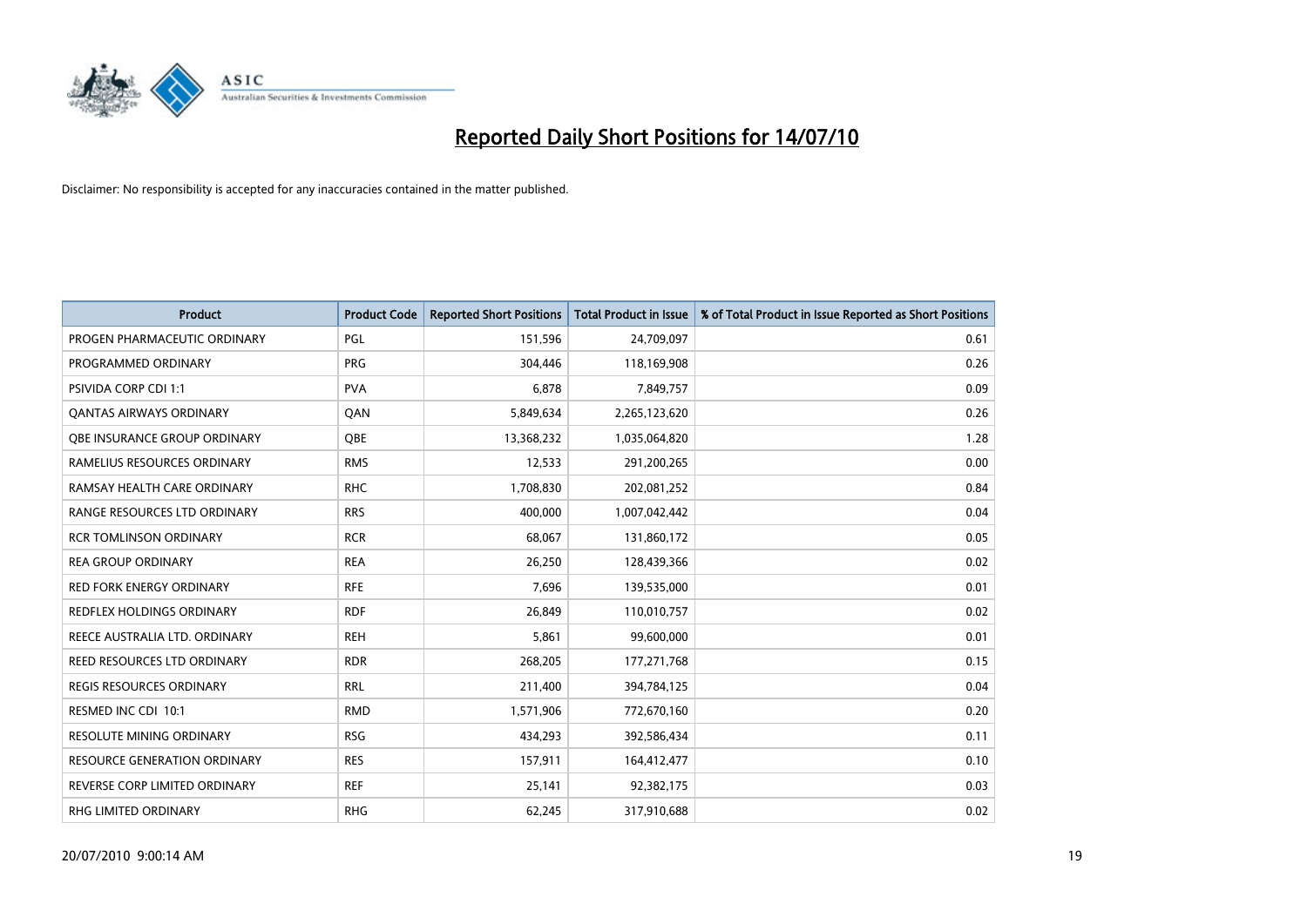

| <b>Product</b>                           | <b>Product Code</b> | <b>Reported Short Positions</b> | Total Product in Issue | % of Total Product in Issue Reported as Short Positions |
|------------------------------------------|---------------------|---------------------------------|------------------------|---------------------------------------------------------|
| <b>RIDLEY CORPORATION ORDINARY</b>       | <b>RIC</b>          | 53,937                          | 307,817,071            | 0.02                                                    |
| RIO TINTO LIMITED ORDINARY               | <b>RIO</b>          | 13,253,544                      | 606,831,240            | 2.21                                                    |
| RIVERCITY MOTORWAY STAPLED               | <b>RCY</b>          | 3,747,254                       | 957,010,115            | 0.38                                                    |
| RIVERSDALE MINING ORDINARY               | <b>RIV</b>          | 1,016,889                       | 200,118,524            | 0.49                                                    |
| ROC OIL COMPANY ORDINARY                 | <b>ROC</b>          | 1,389,662                       | 713,154,560            | 0.20                                                    |
| SAI GLOBAL LIMITED ORDINARY              | SAI                 | 54,220                          | 159,602,639            | 0.03                                                    |
| SALMAT LIMITED ORDINARY                  | <b>SLM</b>          | 94,123                          | 159,131,983            | 0.05                                                    |
| SANDFIRE RESOURCES ORDINARY              | <b>SFR</b>          | 92,410                          | 130,909,760            | 0.06                                                    |
| <b>SANTOS LTD ORDINARY</b>               | <b>STO</b>          | 4,344,418                       | 832,552,523            | 0.50                                                    |
| SEDGMAN LIMITED ORDINARY                 | <b>SDM</b>          | 160,024                         | 205,986,681            | 0.07                                                    |
| SEEK LIMITED ORDINARY                    | <b>SEK</b>          | 4,439,047                       | 336,584,488            | 1.30                                                    |
| SENETAS CORPORATION ORDINARY             | <b>SEN</b>          | 756,999                         | 461,522,263            | 0.16                                                    |
| SERVCORP LIMITED ORDINARY                | SRV                 | 541,241                         | 98,440,807             | 0.54                                                    |
| SERVICE STREAM ORDINARY                  | <b>SSM</b>          | 344,663                         | 283,418,867            | 0.12                                                    |
| SEVEN GROUP HOLDINGS ORDINARY            | <b>SVW</b>          | 1,294,273                       | 305,410,281            | 0.42                                                    |
| SIGMA PHARMACEUTICAL ORDINARY            | <b>SIP</b>          | 11,116,737                      | 1,178,626,572          | 0.93                                                    |
| <b>SILEX SYSTEMS ORDINARY</b>            | <b>SLX</b>          | 188,040                         | 149,073,532            | 0.12                                                    |
| SILVER LAKE RESOURCE ORDINARY            | <b>SLR</b>          | 8,987                           | 178,757,838            | 0.01                                                    |
| SIMS METAL MGMT LTD ORDINARY             | SGM                 | 1,653,571                       | 203,891,295            | 0.81                                                    |
| SINGAPORE TELECOMM. CHESS DEPOSITARY INT | SGT                 | 5,144,105                       | 440,346,022            | 1.17                                                    |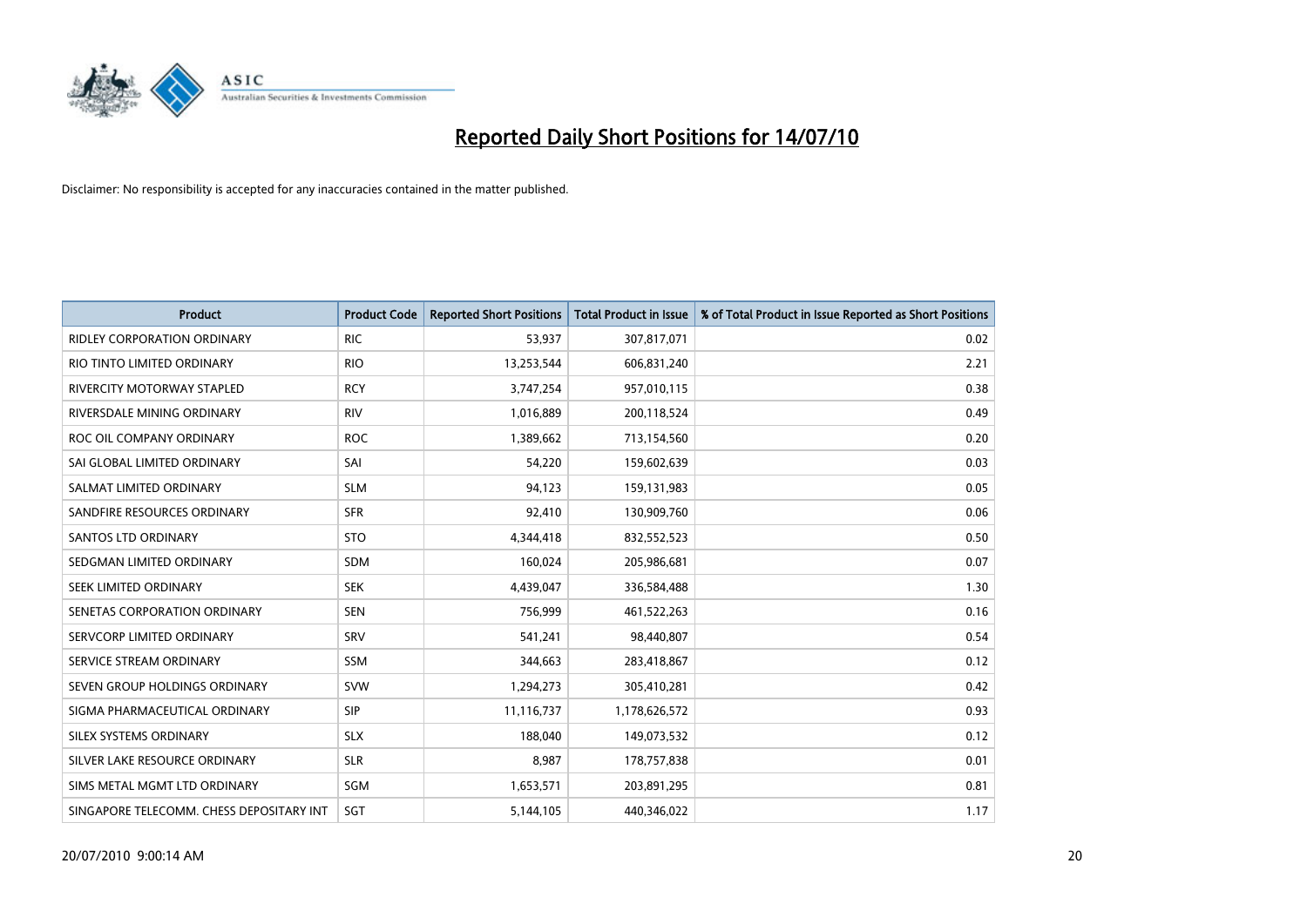

| <b>Product</b>                          | <b>Product Code</b> | <b>Reported Short Positions</b> | <b>Total Product in Issue</b> | % of Total Product in Issue Reported as Short Positions |
|-----------------------------------------|---------------------|---------------------------------|-------------------------------|---------------------------------------------------------|
| SKILLED GROUP LTD ORDINARY              | <b>SKE</b>          | 169,985                         | 190,738,408                   | 0.08                                                    |
| SKY CITY ENTERTAIN. ORDINARY            | <b>SKC</b>          | 7,005,735                       | 575,114,687                   | 1.21                                                    |
| <b>SKY NETWORK ORDINARY</b>             | <b>SKT</b>          | 648.650                         | 389,139,785                   | 0.17                                                    |
| SMS MANAGEMENT, ORDINARY                | <b>SMX</b>          | 134,720                         | 66,781,500                    | 0.21                                                    |
| SONIC HEALTHCARE ORDINARY               | <b>SHL</b>          | 2,533,180                       | 388,429,875                   | 0.64                                                    |
| SOUL PATTINSON (W.H) ORDINARY           | SOL                 | 19,763                          | 238,640,580                   | 0.00                                                    |
| SP AUSNET STAPLED SECURITIES            | SPN                 | 1,155,766                       | 2,748,353,504                 | 0.04                                                    |
| SPARK INFRASTRUCTURE STAPLED SECURITIES | SKI                 | 5,522,146                       | 1,031,911,394                 | 0.53                                                    |
| SPDR 200 FUND ETF UNITS                 | <b>STW</b>          | 12,008                          | 57,528,081                    | 0.02                                                    |
| SPECIALTY FASHION ORDINARY              | <b>SFH</b>          | 1,647,773                       | 190,964,693                   | 0.86                                                    |
| SPHERE MINERALS LTD ORDINARY            | <b>SPH</b>          | 75,000                          | 171,348,151                   | 0.04                                                    |
| SPOTLESS GROUP LTD ORDINARY             | SPT                 | 1,026,163                       | 259,309,656                   | 0.39                                                    |
| ST BARBARA LIMITED ORDINARY             | SBM                 | 42,273,089                      | 1,953,168,407                 | 2.16                                                    |
| STAGING CONNECTIONS ORDINARY            | <b>STG</b>          | 2,917,189                       | 783,175,134                   | 0.37                                                    |
| STH AMERICAN COR LTD ORDINARY           | SAY                 | 9,200                           | 206,832,027                   | 0.00                                                    |
| STHN CROSS MEDIA ORDINARY               | SXL                 | 78,612                          | 378,827,750                   | 0.02                                                    |
| STOCKLAND UNITS/ORD STAPLED             | SGP                 | 9,731,316                       | 2,383,036,717                 | 0.40                                                    |
| STRAITS RESOURCES ORDINARY              | SRL                 | 6,271,415                       | 255,203,613                   | 2.45                                                    |
| STW COMMUNICATIONS ORDINARY             | SGN                 | 131,659                         | 364,310,964                   | 0.03                                                    |
| SUNCORP-METWAY, ORDINARY                | <b>SUN</b>          | 3,539,309                       | 1,281,390,524                 | 0.26                                                    |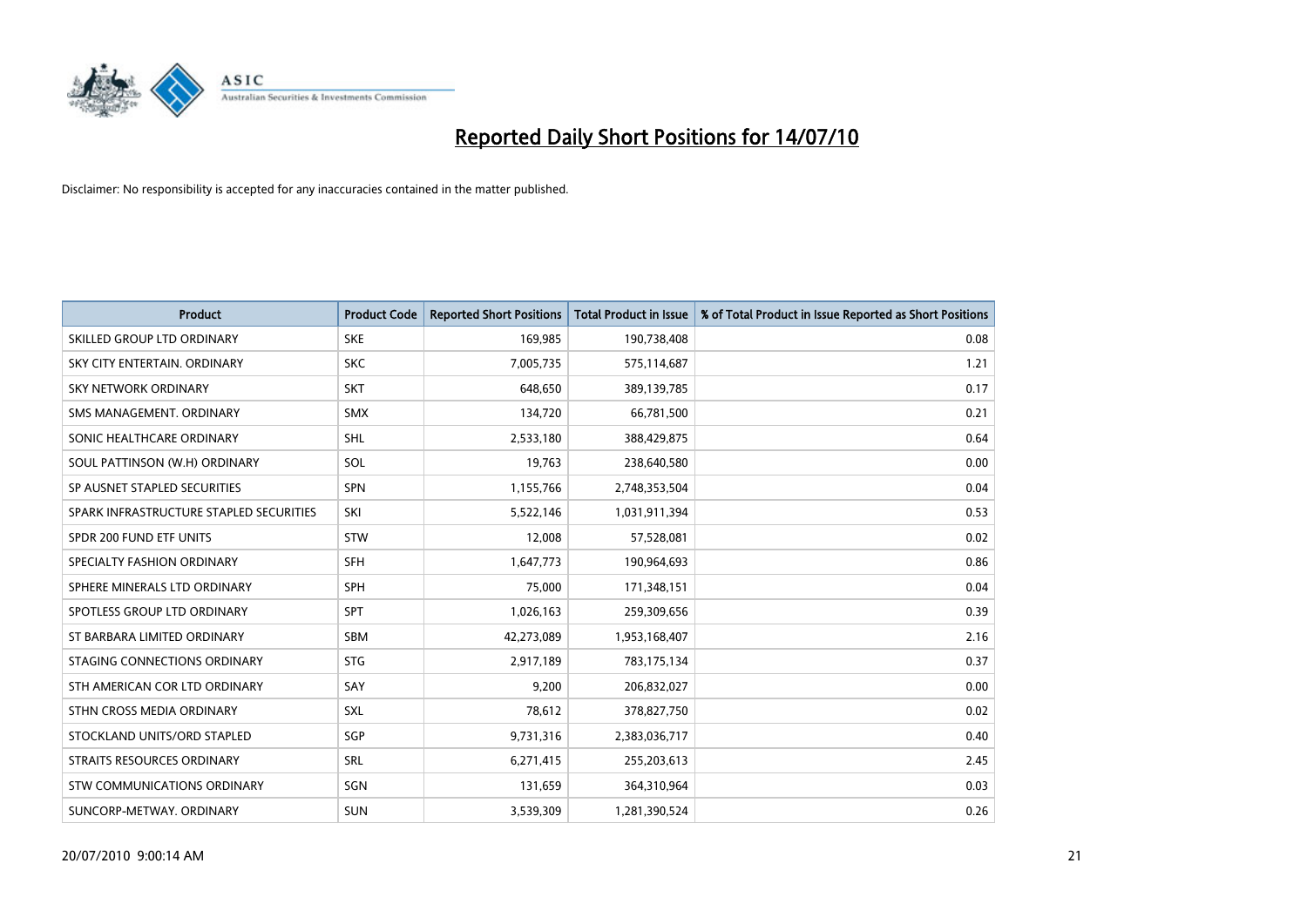

| <b>Product</b>                      | <b>Product Code</b> | <b>Reported Short Positions</b> | <b>Total Product in Issue</b> | % of Total Product in Issue Reported as Short Positions |
|-------------------------------------|---------------------|---------------------------------|-------------------------------|---------------------------------------------------------|
| SUNDANCE RESOURCES ORDINARY         | <b>SDL</b>          | 18,013,280                      | 2,709,995,932                 | 0.65                                                    |
| SUNLAND GROUP LTD ORDINARY          | <b>SDG</b>          | 68,055                          | 251,107,692                   | 0.02                                                    |
| SUPER CHEAP AUTO GRP ORDINARY       | <b>SUL</b>          | 404.630                         | 127,532,302                   | 0.31                                                    |
| SWICK MINING ORDINARY               | <b>SWK</b>          | 1,548                           | 236,724,970                   | 0.00                                                    |
| SYMEX HOLDINGS ORDINARY             | <b>SYM</b>          | 6,633                           | 125,037,628                   | 0.01                                                    |
| TABCORP HOLDINGS LTD ORDINARY       | <b>TAH</b>          | 2,623,707                       | 612,625,759                   | 0.43                                                    |
| <b>TALENT2 INTERNATION ORDINARY</b> | <b>TWO</b>          | 7                               | 140,567,607                   | 0.00                                                    |
| TAP OIL LIMITED ORDINARY            | <b>TAP</b>          | 18,418                          | 156,485,921                   | 0.01                                                    |
| TASSAL GROUP LIMITED ORDINARY       | <b>TGR</b>          | 3,390,530                       | 144,197,882                   | 2.34                                                    |
| <b>TATTS GROUP LTD ORDINARY</b>     | <b>TTS</b>          | 6,863,746                       | 1,281,937,479                 | 0.52                                                    |
| TECHNOLOGY ONE ORDINARY             | <b>TNE</b>          | 579                             | 300,303,455                   | 0.00                                                    |
| TELECOM CORPORATION ORDINARY        | <b>TEL</b>          | 42,884,041                      | 1,920,694,831                 | 2.24                                                    |
| TELSTRA CORPORATION. ORDINARY       | <b>TLS</b>          | 27,893,701                      | 12,443,074,357                | 0.22                                                    |
| TEN NETWORK HOLDINGS ORDINARY       | <b>TEN</b>          | 10,429,119                      | 1,045,236,720                 | 0.98                                                    |
| TFS CORPORATION LTD ORDINARY        | <b>TFC</b>          | 98,929                          | 227,360,909                   | 0.04                                                    |
| THE REJECT SHOP ORDINARY            | <b>TRS</b>          | 5,925                           | 26,033,570                    | 0.02                                                    |
| THOR MINING PLC CHESS DEPOSITARY    | <b>THR</b>          | 2,307                           | 133,236,757                   | 0.00                                                    |
| THORN GROUP LIMITED ORDINARY        | <b>TGA</b>          | 2,360                           | 129,441,655                   | 0.00                                                    |
| TIMBERCORP LIMITED ORDINARY         | <b>TIM</b>          | 2,811,728                       | 352,071,429                   | 0.80                                                    |
| TISHMAN SPEYER UNITS                | <b>TSO</b>          | 49,667                          | 338,440,904                   | 0.01                                                    |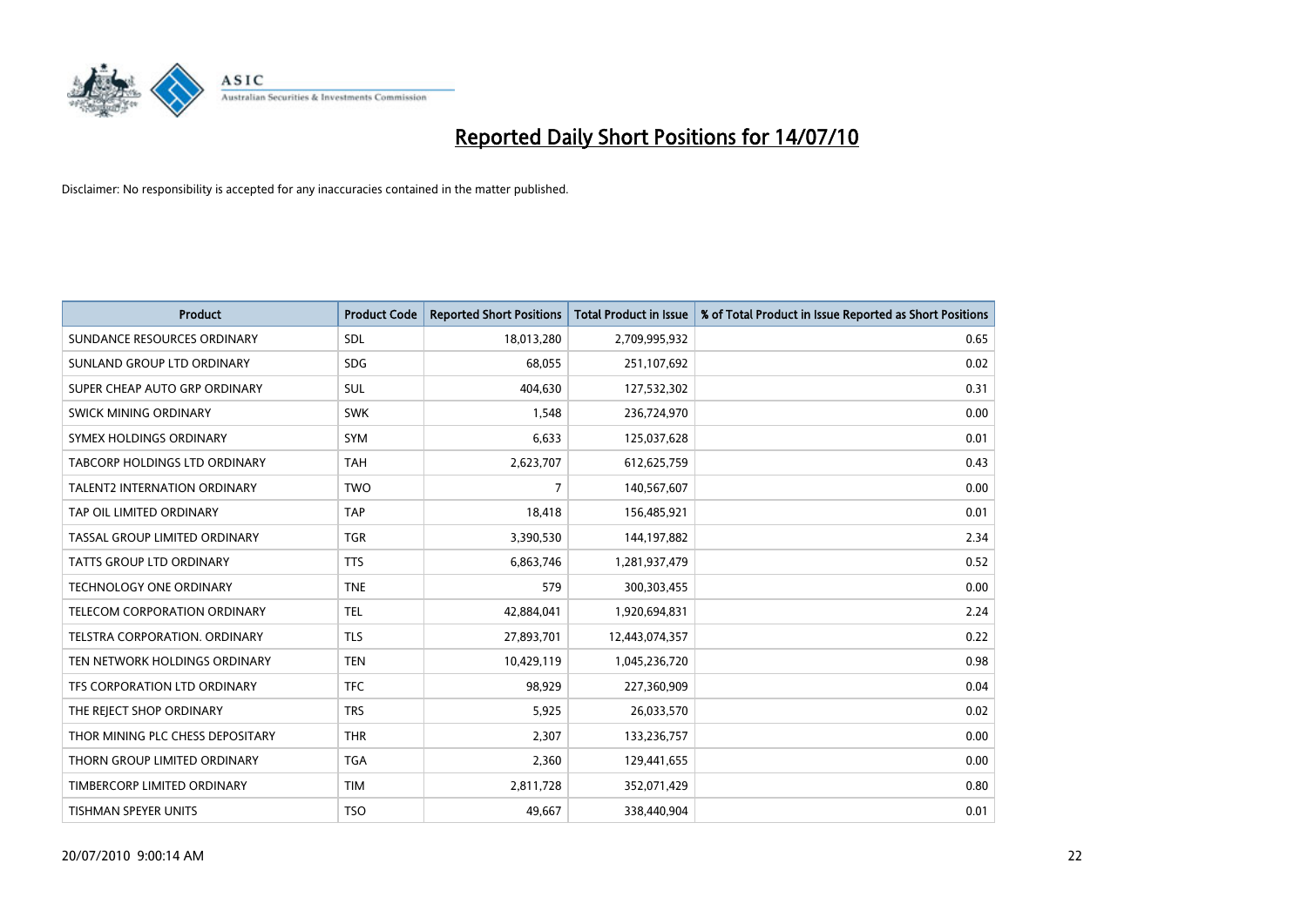

| <b>Product</b>                            | <b>Product Code</b> | <b>Reported Short Positions</b> | <b>Total Product in Issue</b> | % of Total Product in Issue Reported as Short Positions |
|-------------------------------------------|---------------------|---------------------------------|-------------------------------|---------------------------------------------------------|
| TNG LIMITED ORDINARY                      | <b>TNG</b>          | 4,321                           | 258,055,076                   | 0.00                                                    |
| TOLL HOLDINGS LTD ORDINARY                | <b>TOL</b>          | 8.661.909                       | 702,867,609                   | 1.20                                                    |
| TORO ENERGY LIMITED ORDINARY              | <b>TOE</b>          | 35,404                          | 964,936,676                   | 0.00                                                    |
| TOWER AUSTRALIA ORDINARY                  | <b>TAL</b>          | 3,470,407                       | 415,928,881                   | 0.83                                                    |
| <b>TOWER LIMITED ORDINARY</b>             | <b>TWR</b>          | 689,519                         | 260,631,787                   | 0.26                                                    |
| TOX FREE SOLUTIONS ORDINARY               | <b>TOX</b>          | 104,287                         | 91,661,500                    | 0.10                                                    |
| TPG TELECOM LIMITED ORDINARY              | <b>TPM</b>          | 231,932                         | 767,849,104                   | 0.03                                                    |
| TRANSFIELD SERV INFR STAPLED SECURITIES   | <b>TSI</b>          | 353,794                         | 432,184,488                   | 0.08                                                    |
| TRANSFIELD SERVICES ORDINARY              | <b>TSE</b>          | 58,901                          | 414,278,904                   | 0.02                                                    |
| TRANSPACIFIC INDUST, ORDINARY             | <b>TPI</b>          | 11,708,355                      | 960,638,735                   | 1.21                                                    |
| TRANSURBAN GROUP TRIPLE STAPLED SEC.      | <b>TCL</b>          | 8,409,453                       | 1,414,667,986                 | 0.58                                                    |
| TRINITY GROUP STAPLED SECURITIES          | <b>TCQ</b>          | 3,419                           | 231,701,539                   | 0.00                                                    |
| TROY RESOURCES NL ORDINARY                | <b>TRY</b>          | 339,188                         | 87,474,323                    | 0.39                                                    |
| UGL LIMITED ORDINARY                      | UGL                 | 4,841,309                       | 165,928,705                   | 2.89                                                    |
| UXC LIMITED ORDINARY                      | <b>UXC</b>          | 1,048,195                       | 295,623,019                   | 0.35                                                    |
| VALAD PROPERTY GROUP STAPLED US PROHIBIT. | <b>VPG</b>          | 4,353,823                       | 2,287,682,926                 | 0.19                                                    |
| <b>VDM GROUP LIMITED ORDINARY</b>         | <b>VMG</b>          | 11,116                          | 195,613,088                   | 0.01                                                    |
| <b>VENTURE MINERALS ORDINARY</b>          | <b>VMS</b>          | 6,500                           | 168,046,667                   | 0.00                                                    |
| <b>VILLAGE ROADSHOW LTD ORDINARY</b>      | <b>VRL</b>          | 682                             | 114,217,649                   | 0.00                                                    |
| VILLAGE ROADSHOW LTD 'A' CLASS PREFERENCE | <b>VRLPA</b>        | 19,557                          | 52,235,451                    | 0.04                                                    |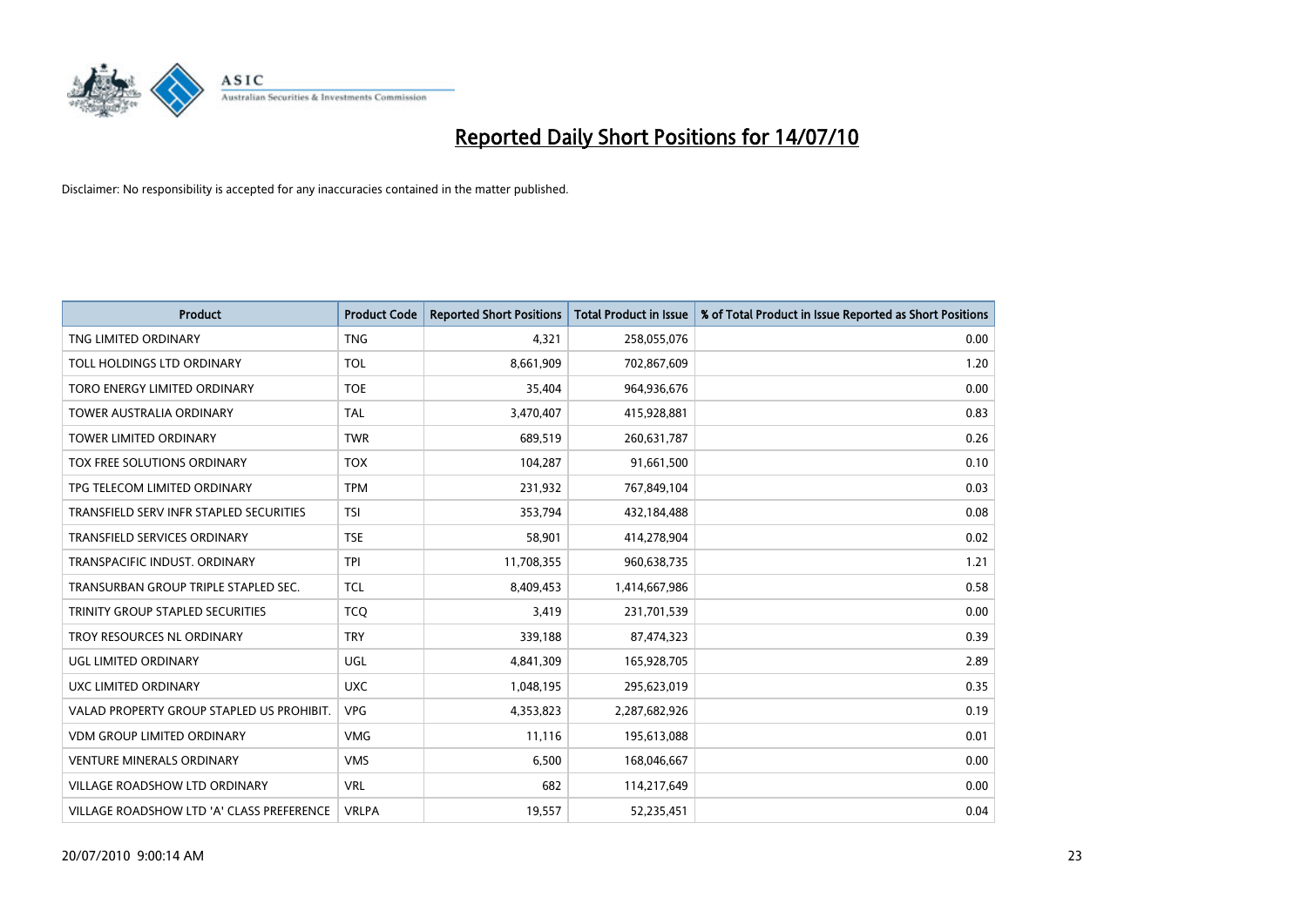

| <b>Product</b>                         | <b>Product Code</b> | <b>Reported Short Positions</b> | <b>Total Product in Issue</b> | % of Total Product in Issue Reported as Short Positions |
|----------------------------------------|---------------------|---------------------------------|-------------------------------|---------------------------------------------------------|
| <b>VIRGIN BLUE HOLDINGS ORDINARY</b>   | <b>VBA</b>          | 22,768,100                      | 2,209,126,568                 | 1.02                                                    |
| VISION GROUP HLDGS ORDINARY            | <b>VGH</b>          | 78,000                          | 72,671,765                    | 0.11                                                    |
| <b>VITA GROUP LTD ORDINARY</b>         | <b>VTG</b>          | 75.190                          | 141,247,800                   | 0.05                                                    |
| VITERRA INC CDI 1:1                    | <b>VTA</b>          | 2,098                           | 68,629,939                    | 0.00                                                    |
| <b>WAREHOUSE GROUP ORDINARY</b>        | <b>WHS</b>          | 391,339                         | 311,195,868                   | 0.13                                                    |
| <b>WATPAC LIMITED ORDINARY</b>         | <b>WTP</b>          | 50,482                          | 181,326,206                   | 0.02                                                    |
| <b>WDS LIMITED ORDINARY</b>            | <b>WDS</b>          | 63,084                          | 143,107,458                   | 0.04                                                    |
| WEBJET LIMITED ORDINARY                | <b>WEB</b>          | 73,033                          | 76,861,278                    | 0.10                                                    |
| <b>WESFARMERS LIMITED ORDINARY</b>     | <b>WES</b>          | 18,085,508                      | 1,005,167,663                 | 1.77                                                    |
| WESFARMERS LIMITED PARTIALLY PROTECTED | <b>WESN</b>         | 3,467,881                       | 151,904,499                   | 2.27                                                    |
| WEST AUSTRALIAN NEWS ORDINARY          | <b>WAN</b>          | 6,183,882                       | 216,011,546                   | 2.87                                                    |
| WESTERN AREAS NL ORDINARY              | <b>WSA</b>          | 6,023,603                       | 179,735,899                   | 3.34                                                    |
| WESTERN DESERT RES. ORDINARY           | <b>WDR</b>          | 948                             | 134,511,656                   | 0.00                                                    |
| WESTFIELD GROUP ORD/UNIT STAPLED SEC   | <b>WDC</b>          | 14,431,170                      | 2,307,773,663                 | 0.61                                                    |
| <b>WESTPAC BANKING CORP ORDINARY</b>   | <b>WBC</b>          | 14,709,379                      | 2,988,996,237                 | 0.46                                                    |
| WHITE ENERGY COMPANY ORDINARY          | <b>WEC</b>          | 4,647,136                       | 236,766,184                   | 1.97                                                    |
| WHITEHAVEN COAL ORDINARY               | <b>WHC</b>          | 1,257,131                       | 493,650,070                   | 0.26                                                    |
| WHK GROUP LIMITED ORDINARY             | <b>WHG</b>          | 197,224                         | 264,254,166                   | 0.07                                                    |
| WINDIMURRA VANADIUM ORDINARY           | <b>WVL</b>          | 163,685                         | 154,278,674                   | 0.11                                                    |
| WOODSIDE PETROLEUM ORDINARY            | <b>WPL</b>          | 2,874,442                       | 780,136,909                   | 0.35                                                    |